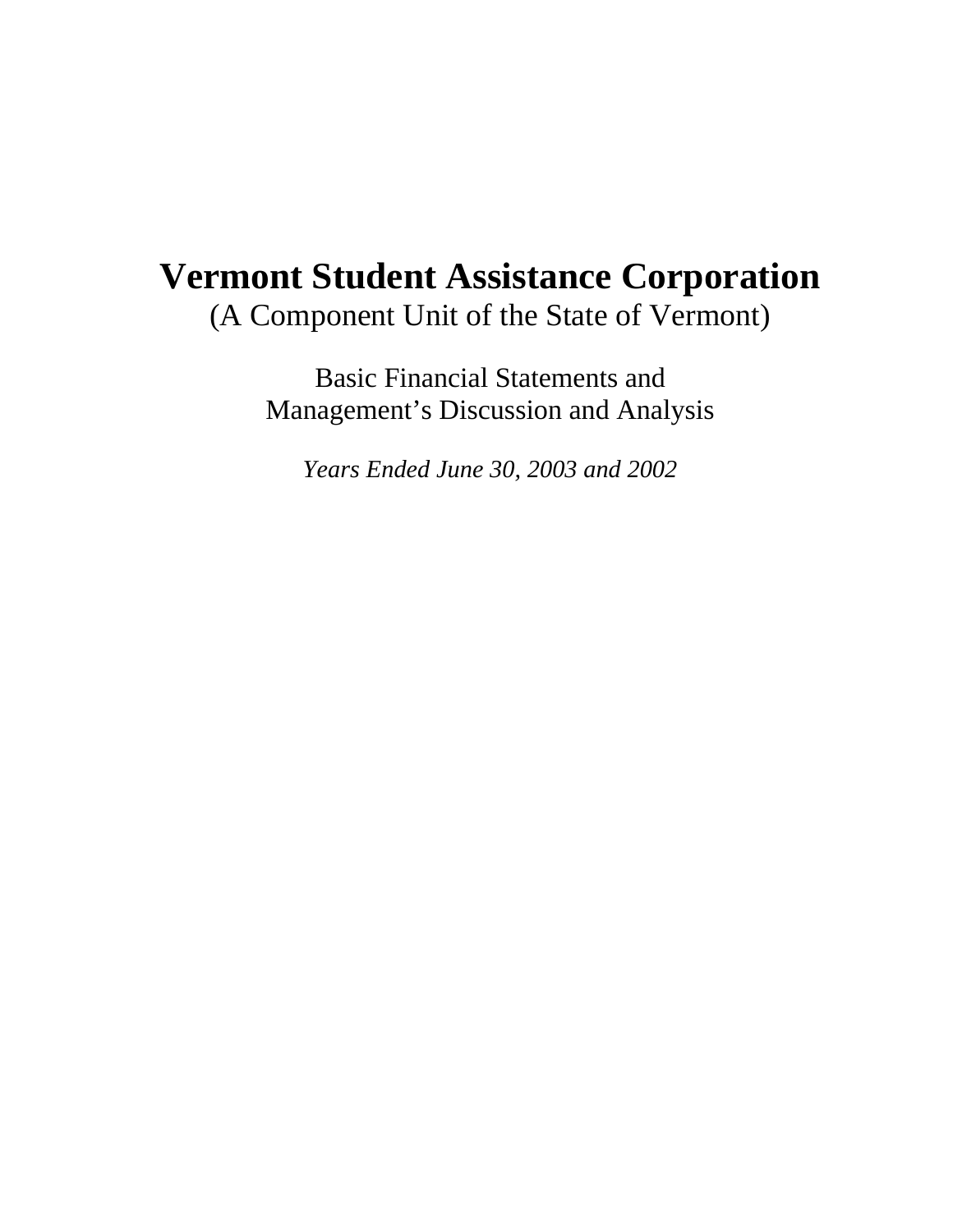(A Component Unit of the State of Vermont)

# FINANCIAL STATEMENTS

Years Ended June 30, 2003 and 2002

# TABLE OF CONTENTS

|                                                            | Page(s)   |
|------------------------------------------------------------|-----------|
| <b>Independent Auditors' Report</b>                        | 1         |
| Management's Discussion and Analysis                       | $2 - 6$   |
| <b>Basic Financial Statements:</b>                         |           |
| <b>Statements of Net Assets</b>                            | $7 - 8$   |
| Statements of Revenues, Expenses and Changes in Net Assets | 9         |
| <b>Statements of Cash Flows</b>                            | $10 - 11$ |
| Statements of Fiduciary Net Assets – Agency Funds          | 12        |
| <b>Notes to Financial Statements</b>                       | $13 - 31$ |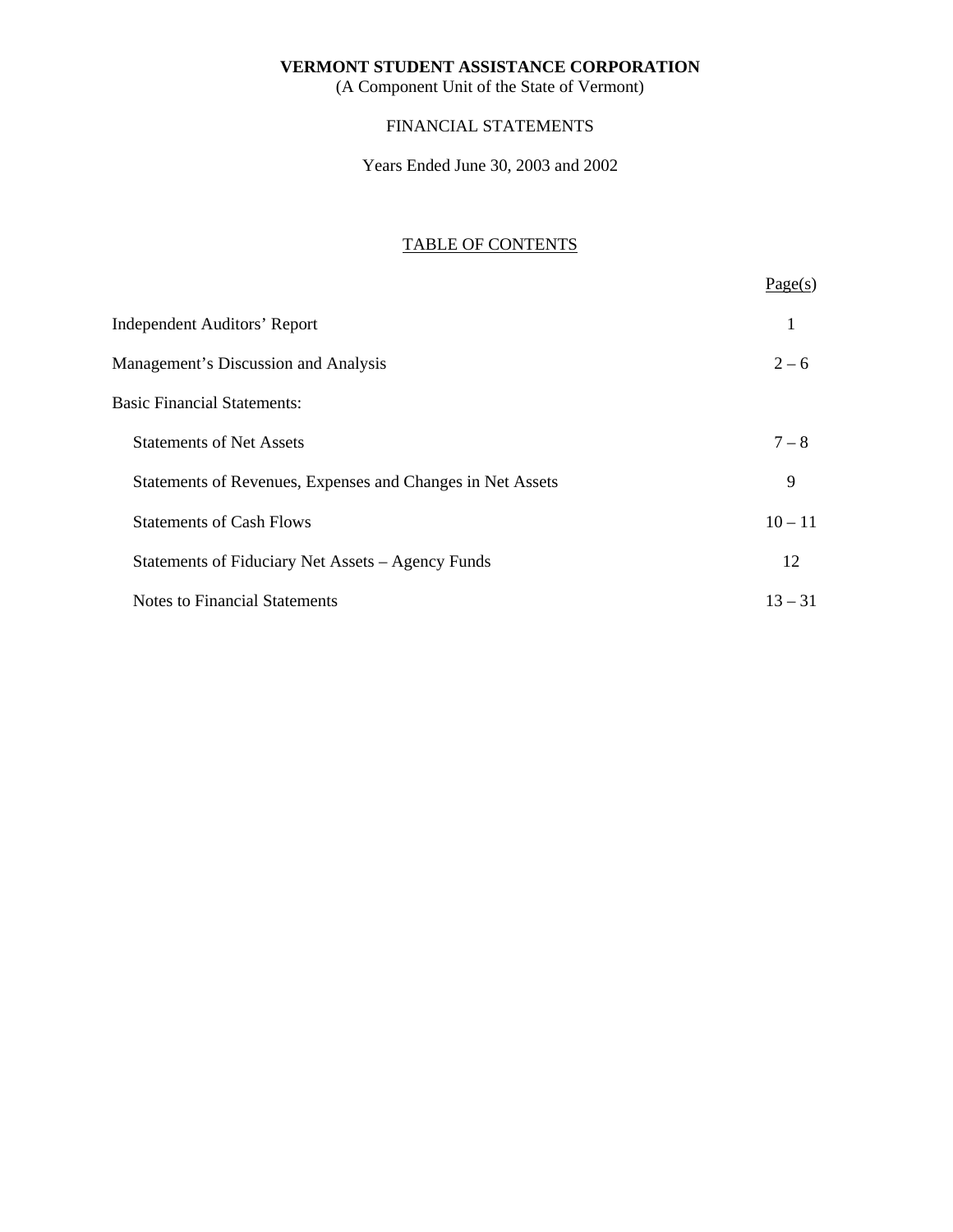#### **INDEPENDENT AUDITORS' REPORT**

The Board of Directors Vermont Student Assistance Corporation

We have audited the accompanying basic financial statements of the Vermont Student Assistance Corporation, a component unit of the State of Vermont, as of and for the year ended June 30, 2003, as listed in the accompanying table of contents. These financial statements are the responsibility of the Vermont Student Assistance Corporation's management. Our responsibility is to express an opinion on these financial statements based on our audit. The financial statements of Vermont Student Assistance Corporation for the year ended June 30, 2002, were audited by other auditors whose report, dated September 20, 2002, expressed an unqualified opinion on those statements.

We conducted our audit in accordance with auditing standards generally accepted in the United States of America and the standards applicable to financial audits contained in *Governmental Auditing Standards* issued by the Comptroller General of the United States. Those standards require that we plan and perform the audit to obtain reasonable assurance about whether the financial statements are free of material misstatement. An audit includes examining, on a test basis, evidence supporting the amounts and disclosures in the financial statements. An audit also includes assessing the accounting principles used and significant estimates made by management, as well as evaluating the overall financial statement presentation. We believe that our audit provides a reasonable basis for our opinion.

In our opinion, the 2003 basic financial statements referred to above present fairly, in all material respects, the financial position of the Vermont Student Assistance Corporation, as of June 30, 2003, and the changes in its financial position and its cash flows, for the year then ended in conformity with accounting principles generally accepted in the United States of America.

In accordance with *Governmental Auditing Standards*, we have also issued our report dated September 26, 2003 on our consideration of Vermont Student Assistance Corporation's internal control over financial reporting and our tests of its compliance with certain provisions of laws, regulations, contracts and grants. This report is an integral part of an audit performed in accordance with *Government Auditing Standards*, and should be read in conjunction with this report in considering the results of our audit.

Management's Discussion and Analysis on pages 2 through 6 is not a required part of the basic financial statements but is supplementary information required by the Governmental Accounting Standards Board. We have applied certain limited procedures to the 2003 information, which consisted principally of inquiries of management regarding the methods of measurement and presentation of the required supplementary information. However, we did not audit the information and express no opinion on it.

September 26, 2003

Portland, Maine **Limited Liability Company**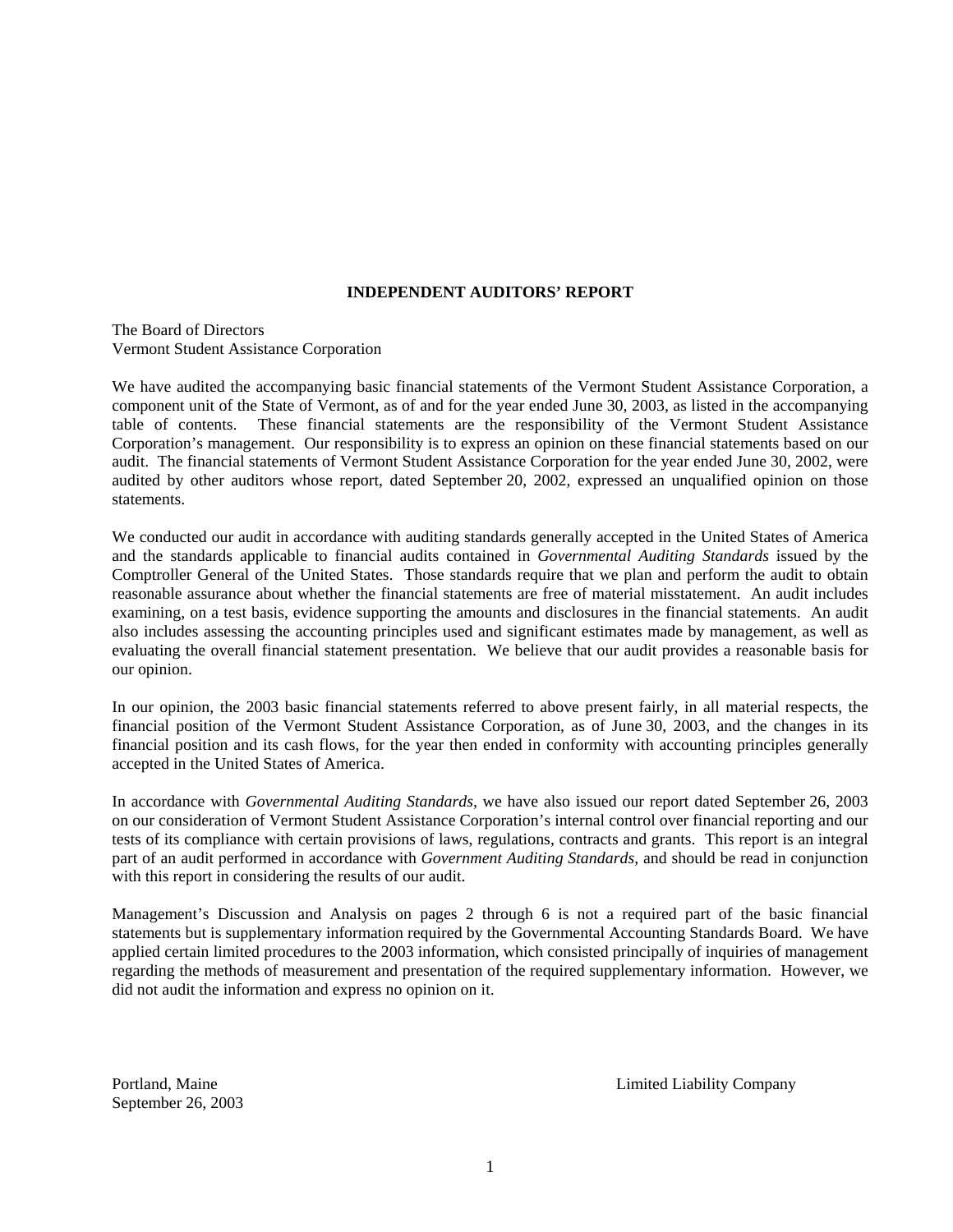# MANAGEMENT'S DISCUSSION AND ANALYSIS

Year Ended June 30, 2003

The Vermont Student Assistance Corporation (VSAC or the Corporation) is a public non-profit corporation created by the State of Vermont to provide opportunities for Vermont residents to pursue post-secondary education. VSAC's mission is to ensure that all Vermonters have the necessary financial and informational resources to pursue their educational goals beyond high school. VSAC awards grants and scholarships, and guarantees, makes, finances and services education loans to students and parents. VSAC also administers student employment programs and outreach services to students and adults seeking post-secondary education opportunities. The Corporation also contracts with several schools and colleges in Vermont to serve as the financial aid office for the institution. Finally, VSAC manages the Vermont Higher Education Investment Plan.

VSAC administers the Vermont State grant program, funded by State appropriations, at no cost to the State. VSAC also administers and awards over 100 scholarship funds, including both scholarship funds held and managed by VSAC, and outside scholarships.

VSAC's education loan programs are financed through issuance of limited obligation bonds and are guaranteed by VSAC as a guarantor and reinsured by the U.S. Department of Education through the Federal Family Education Loan Program (FFELP). VSAC also provides certain loan programs that are not guaranteed by the federal government. VSAC education loans are available to Vermont students attending both in-state and out-of-state institutions, and to students of Vermont institutions.

VSAC's outreach services are funded through a variety of Federal grants, including GEAR UP and Talent Search, as well as through State grants, fund-raising and general corporate support.

# Fiscal 2003 Highlights and Overall Financial Position

- During the year ended June 30, 2003, VSAC provided over \$20.6 million in grants and scholarships to Vermont students.
- VSAC originated over \$407.0 million in student loans, including new loans to students and parents and consolidation of existing loans. VSAC holds \$1.12 billion in education loans receivable at June 30, 2003.
- VSAC returned over \$14.7 million in interest and principal rebates to students in its loan programs during fiscal 2003.
- VSAC expanded its services and offerings to students and families through its Resource Center, outreach counselors, website and through the Vermont Higher Education Investment Plan.
- VSAC's total net assets increased \$8.2 million to \$79.7 million, primarily strengthening the Corporation's equity position in its student loan bond trust estates. VSAC's net revenue base continued to grow as loan originations, including traditional Stafford and PLUS loans, consolidation loans and alternative loans, increased. While interest rates decreased both gross interest revenues and gross interest expenses, the increase in student loan volume generated consistent net revenues from loans.

# The Financial Statements

VSAC's financial statements are a series of reports that detail financial information using accounting methods similar to those used by private businesses, especially financial institutions.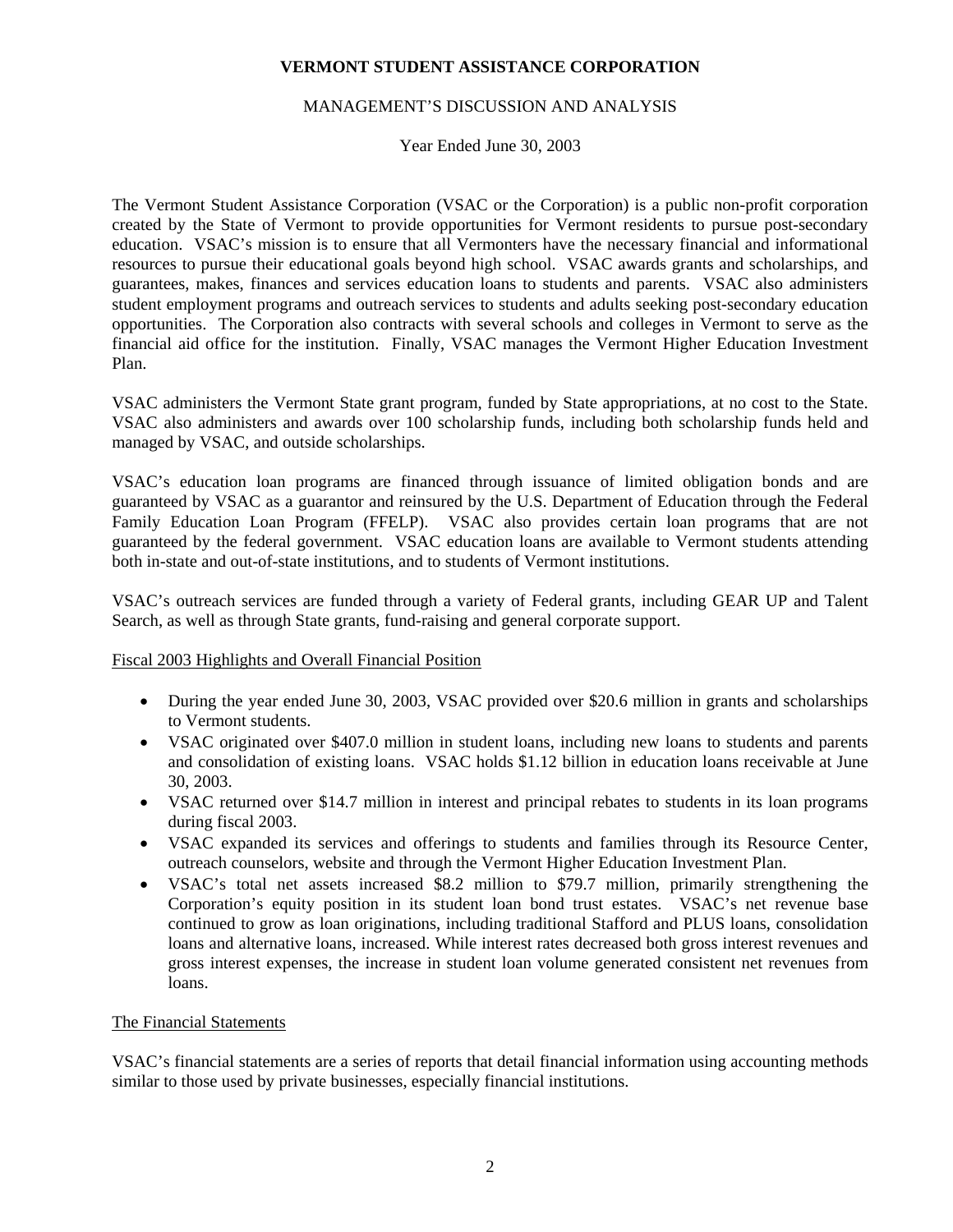The statement of revenues, expenses and changes in net assets presents the results of VSAC's operations. The statement reports all revenues and expenses, and reconciles the beginning and end of year net asset balances.

The statement of net assets includes all the Corporation's assets and liabilities. The statement also presents the balance of assets in excess of liabilities, or net assets.

The statement of cash flows supplements these statements providing relevant information about cash receipts and payments for the Corporation.

The statement of fiduciary net assets displays the funds where VSAC has custodial responsibilities for others.

The notes to the financial statements are an integral part of the financial statements and contain information necessary to get a complete view of VSAC's financial position.

# **CONDENSED FINANCIAL INFORMATION**

### **SUMMARY OF REVENUES AND EXPENSES**

|                                                | 2003      | 2002           |
|------------------------------------------------|-----------|----------------|
|                                                |           | (In Thousands) |
| <b>Revenues:</b>                               |           |                |
| Interest earned from student loan financing    | \$70,530  | \$71,493       |
| Other loan and guarantee program revenues      | 4,973     | 4,254          |
| Investment interest                            | 2,568     | 5,234          |
| Vermont state appropriations                   | 16,582    | 15,446         |
| Federal grants                                 | 2,550     | 2,367          |
| Scholarship revenue                            | 3,651     | 2,503          |
| Other revenue                                  | 1,189     | 1,234          |
| Total operating revenues                       | 102,043   | 102,531        |
| <b>Expenses:</b>                               |           |                |
| Student aid                                    | 20,603    | 18,634         |
| Interest rebated to borrowers                  | 14,664    | 15,354         |
| Interest on debt                               | 20,043    | 25,412         |
| Other loan financing costs                     | 12,174    | 15,576         |
| Corporate operating expenses and depreciation  | 26,345    | 24,758         |
| Total operating expenses                       | 93,829    | 99,734         |
| Excess of revenues over expenses               | 8,214     | 2,797          |
| Total net assets, at the beginning of the year | 71,475    | 68,678         |
| Total net assets, at the end of the year       | \$ 79,689 | \$71,475       |

#### Revenues

VSAC's fiscal 2003 operations resulted in an increase in net assets of \$8.2 million. All revenues for 2003 are considered operating revenues. VSAC earned \$102.0 million in revenues versus incurring \$93.8 million in total expenses in 2003. VSAC's revenues include interest income on student loans, as well as various Federal interest subsidies and special allowance payments.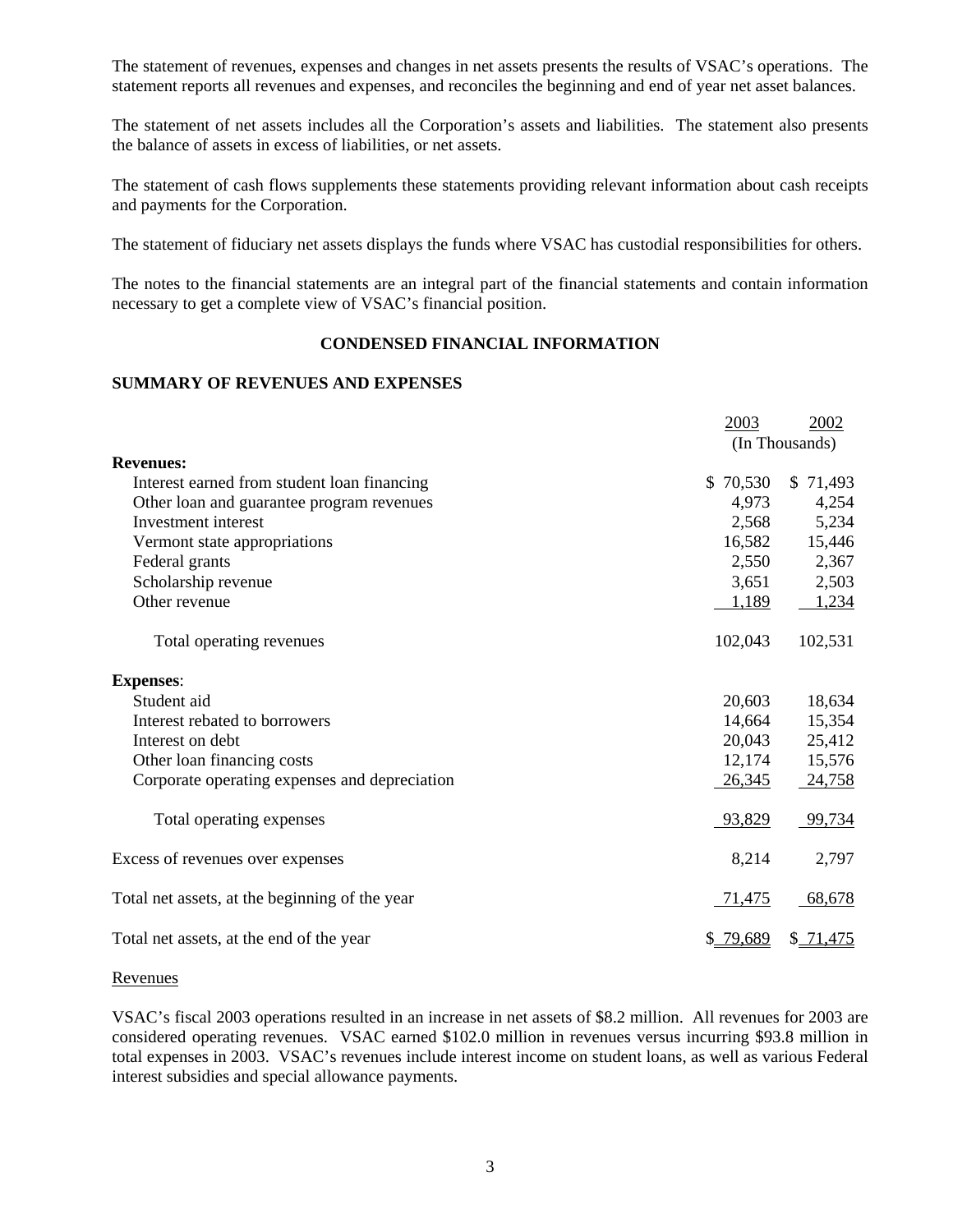Overall loan revenue to VSAC is closely related to the general interest rate environment. Most student loans held by VSAC have variable interest rates. During 2003, interest revenues and subsidies declined from \$71.5 to \$70.5 million. Interest for certain loans is paid by the U.S. Department of Education as a subsidy to qualifying borrowers. This interest subsidy represented \$9.0 million in 2003. VSAC also receives special allowance payments when variable interest rates fall below certain levels. Low interest rates accounted for an increase in these special allowance payments from \$10.0 to \$16.1 million in 2003.

Other revenues associated with the loan and loan guarantee programs include consolidation fees, default aversion fees, collections revenues, and other program fees and revenues. These fees and revenues totaled \$5.0 million in 2003, compared to \$4.2 million in 2002.

Lower interest rates also resulted in declining interest revenue on investments. Investments include student loan funds temporarily invested in cash and short term investments, and scholarship funds invested for longterm growth and income. Interest on all investments declined from \$5.2 million to \$2.6 million in 2003, as interest rates declined and the amount invested in cash and cash equivalents on average declined as well. These investments are related to the timing of student loan bond issues.

VSAC has worked closely with the University of Vermont and the Vermont State Colleges to enhance the State's financial support of higher education. The result has been significant increases in State appropriations for each party. VSAC's appropriation increased from \$15.4 to \$16.6 million. As in prior years, the State's appropriation for the grant program is used entirely to provide grant funds directly to students. VSAC receives no administrative allowance for administering the State grant program.

Federal grants also increased by nearly 13%, to \$2.6 million in fiscal 2003.

Scholarship revenues climbed from \$2.5 to \$3.7 million in fiscal 2003, as more scholarship funds were secured, awarded and invested for the benefit of Vermont students.

# **Expenses**

VSAC has four main types of expenses: student aid; interest costs; other loan financing costs; and costs of operations.

*Student Aid* – VSAC provided Vermont students with \$20.6 million in student aid during fiscal 2003; \$16.4 million was provided from State appropriations. An additional \$4.2 million was made available through various scholarship programs managed by VSAC. The total aid in 2003 represents an 11% increase over grants and scholarships provided by VSAC in fiscal 2002. Direct aid in the form of grants and scholarships represented 22% of VSAC's operating expenses.

While not strictly a student aid expense, interest rebated to borrowers is an item that helps current and former students and parents manage their education debt. VSAC provided \$14.6 million in rebates of interest to borrowers in fiscal 2003, down slightly from 2002, due to the overall decline in interest rates on these loans. These rebates represent 15.6% of VSAC's fiscal 2003 operating expenses.

It is also important to note that, while not an expense to the Corporation, the largest portion of aid to students is the \$407 million of loans VSAC made available to students and parents in fiscal 2003.

*Interest Costs* – In order to provide Vermont students and parents with low cost loans, VSAC issues both taxexempt and taxable bonds in the public markets. The interest costs of these bonds represent a major expense category for VSAC. Since the vast majority of these bonds are variable rate securities, interest costs vary from year to year as the general interest rate environment changes. The variable nature of these securities matches the variable rate structure of most of our student loans, so revenues and expenses related to the bonds are highly correlated.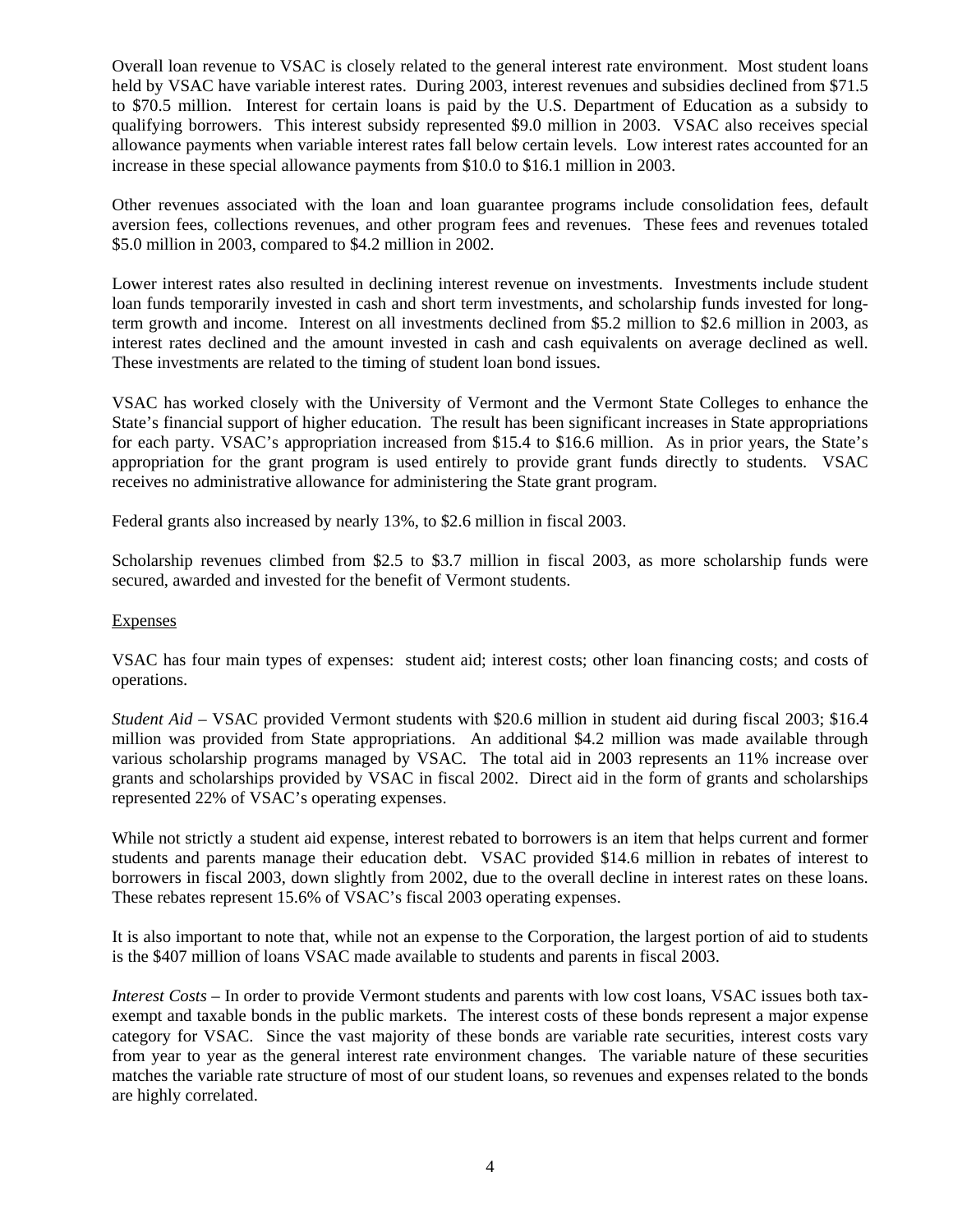With the dramatic decrease in interest rates from fiscal 2002 to 2003, VSAC interest costs fell from \$25.4 to \$20.0 million, even as overall indebtedness increased from \$1.1 to \$1.33 billion. Interest costs represented 21.4% of VSAC operating expenses in fiscal 2003.

*Other Loan Financing Costs* – Other expenses incurred in the loan financing area include credit enhancement and remarketing fees for our bond issues, consolidation and lender fees VSAC pays to the Federal government, and provisions for or recovery of the arbitrage earnings liability to the U.S. Treasury, as well as a variety of other costs incurred in issuing and managing over \$1.3 billion in outstanding bonds and notes. These costs totaled \$10.7 million in fiscal 2003, representing approximately 11.4% of total operating expenses. Changes in these financing costs from year to year are principally due to changes in the total outstanding indebtedness, and by changes in the arbitrage liability. Arbitrage liability represents earnings on bond-financed loans and investments that would be returned to the U.S. Treasury if the loan portfolios were completely liquidated at June 30, and all bondholders were repaid. It represents earnings to date, and is a function of past and current interest rates on debt and assets held by VSAC. It is fairly volatile and is managed to minimize the probability of a liability balance at the end of a bond life cycle. VSAC actually experienced a recapture of excess arbitrage in fiscal 2003.

*Costs of Operations* – The costs of operating VSAC's programs, as well as facilities and overhead costs totaled \$26.3 million in fiscal 2003, an increase of approximately 6.4% from fiscal 2002. Salaries and benefits were \$18.5 million in fiscal 2003, approximately 70% of costs of operations. Overall costs of operations represent 28% of total operating expenses.

Total expenses for 2003 were \$93.8 million. Revenues totaled \$102.0 million. The excess of revenues over expenses was \$8.2 million. The change in total net assets for 2003 was an increase of \$8.2 million. The ending balance of net assets was \$79.7 million at June 30, 2003, as compared to \$71.5 million at June 30, 2002.

Other operating expenses including the provision for loan losses and other general and administrative expenses totaled \$1.5 million in 2003.

# **CONDENSED FINANCIAL INFORMATION**

#### **SUMMARY OF NET ASSETS**

|                                          | 2003          | 2002<br>(In Thousands) |  |
|------------------------------------------|---------------|------------------------|--|
| Assets:                                  |               |                        |  |
| Cash and investments                     | 272,538<br>\$ | 167,528<br>\$.         |  |
| Student loans receivable (plus interest) | 1,147,143     | 1,012,003              |  |
| Other assets                             | 12,265        | 10,321                 |  |
| Total assets                             | \$1,431,946   | \$1,189,852            |  |
| Liabilities:                             |               |                        |  |
| Bonds & notes payable (plus interest)    | \$1,333,404   | \$1,098,456            |  |
| U.S. Treasury arbitrage payable          | 13,007        | 14,499                 |  |
| Other liabilities                        | 5,846         | 5,422                  |  |
| <b>Total liabilities</b>                 | 1,352,257     | 1,118,377              |  |
| Net assets:                              |               |                        |  |
| Restricted                               | 48,681        | 41,707                 |  |
| Unrestricted                             | 28,144        | 26,978                 |  |
| Net investment in capital assets         | 2,864         | 2,790                  |  |
| Total net assets                         | 79,689        | 71,475                 |  |
| Total liabilities and net assets         | \$1,431,946   | \$1,189,852            |  |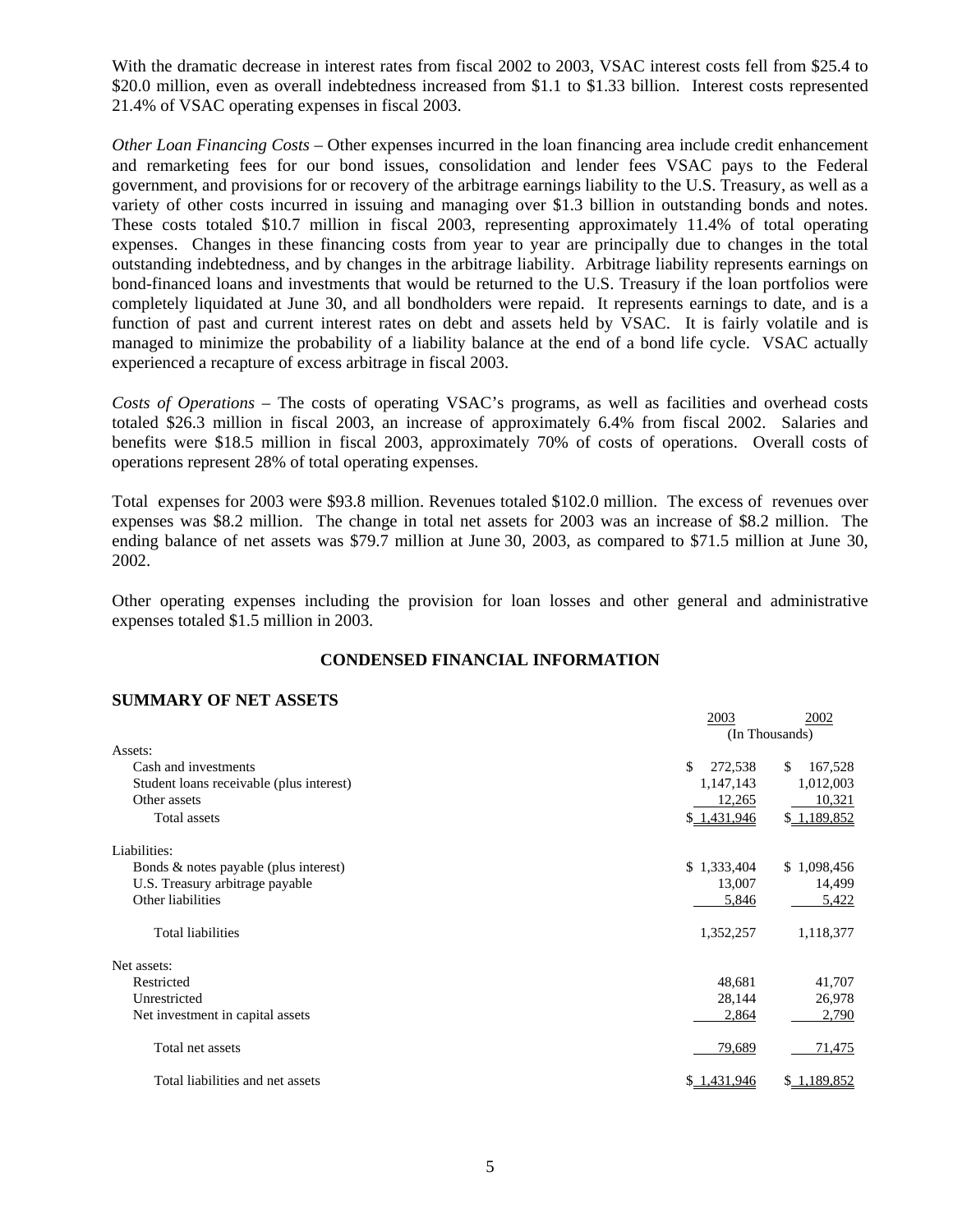# Net Assets

Cash balances increased significantly from June 30, 2002 to 2003, from \$143.5 to \$261.7 million as a result of fiscal 2003 bond proceeds not fully utilized for loan originations at June 30, 2003. VSAC issued \$112.5 million in new bonds in October 2002 and \$310.9 million in new bonds in May 2003. Combined cash and investments were \$272.5 million at June 30, 2003 an increase of \$105 million from June 30, 2002. Refer to the Statement of Cash Flows for further details of changes in cash and investments in 2003.

Student loans and interest receivable totaled \$1.15 billion at June 30, 2003, up from \$1.01 billion in 2002. The 2003 bond proceeds were used to originate student loans in 2003.

U.S. Treasury arbitrage payable was described in the expense discussion. This liability decreased as of June 30, 2003, to \$13.0 million from \$14.5 million at June 30, 2002.

Net assets restricted by bond indenture increased \$7.0 million. These represent VSAC equity positions in trusts established to provide security for bondholders. Upon maturity of the various bond series, or with permission of bond insurers, these equity positions will be released to VSAC as unrestricted net assets. In the past, these unrestricted net assets have been reinvested in student loans receivable, providing VSAC with continued revenue on these funds, and reducing the need for new borrowings.

Unrestricted net assets include those assets released from bond trusts and used to finance student loans, funds used for corporate working capital and investments in capital assets. Unrestricted net assets invested in student loans totaled \$18.6 million at June 30, 2003.

Capital assets increased during the fiscal year, as new acquisitions of \$1.4 million exceeded depreciation expense of \$1.3 million. The result was an increase in both capital assets, and the corresponding net asset figure to \$2.9 million at June 30, 2003.

### Changes in Long-Term Debt

Bonds, notes and interest payable increased by \$234.9 million to \$1.33 billion. The increase resulted from new borrowings exceeding maturities and refundings of existing debt during fiscal year 2003. During the fiscal year, VSAC issued \$449.3 million in new bonds and notes. These bonds and notes provided \$235 million of new capital, and retired and refunded \$214.3 of existing debt.

See note 8 for additional information on bonds and notes payable.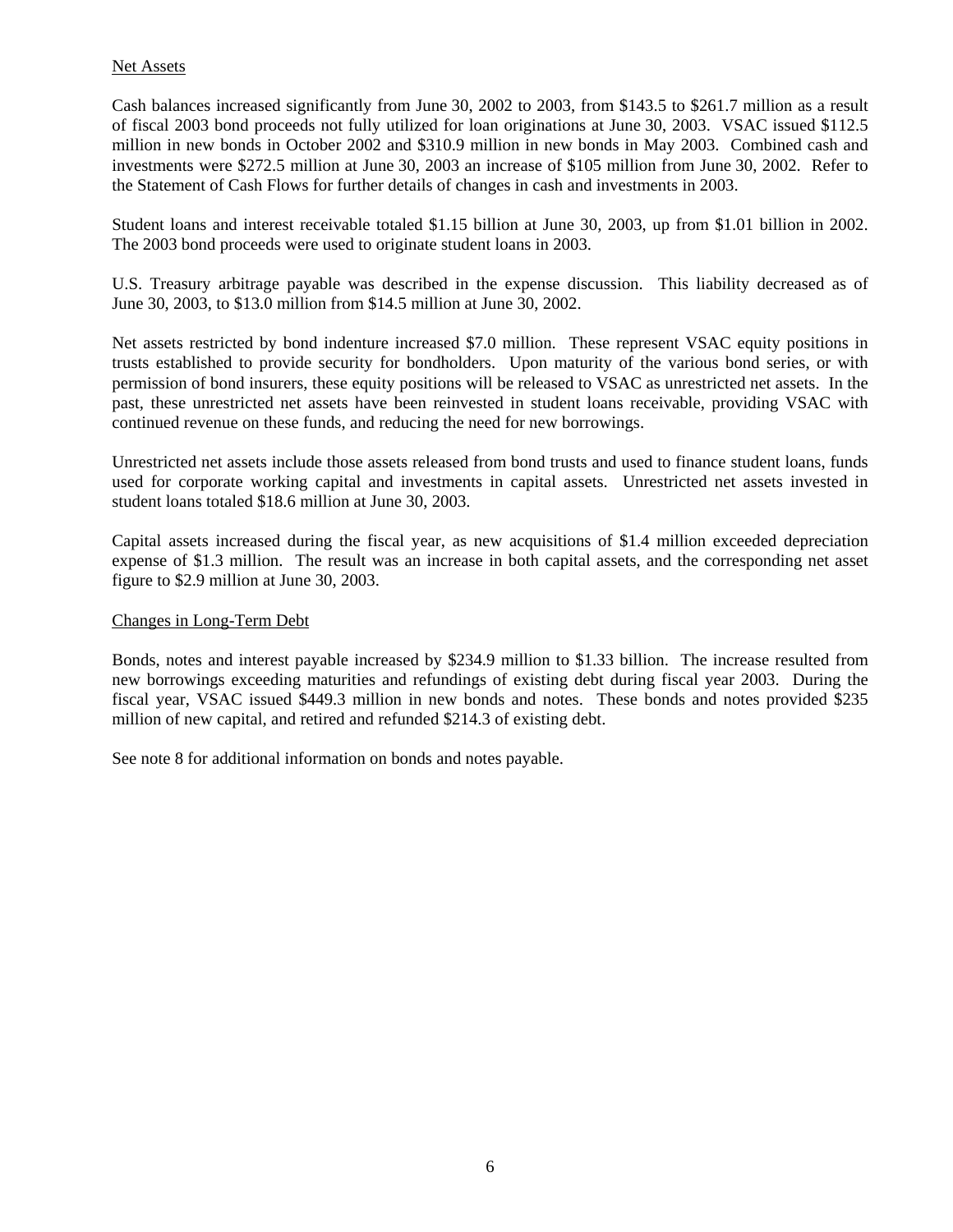(A Component Unit of the State of Vermont)

# STATEMENTS OF NET ASSETS

# June 30, 2003 and 2002

# **ASSETS**

|                                                       | 2003          | 2002                    |
|-------------------------------------------------------|---------------|-------------------------|
|                                                       |               | (In Thousands)          |
| Current assets:                                       |               |                         |
| Cash and cash equivalents (notes 3, 8 and 9)          | 261,668<br>\$ | 143,541<br>$\mathbb{S}$ |
| Investments (notes 3, 8 and 9)                        | 10,870        | 23,987                  |
| Receivables:                                          |               |                         |
| Student loans, net (notes 4, 8 and 9)                 | 95,335        | 81,141                  |
| Student loan interest and special allowance (note 10) | 23,489        | 24,895                  |
| Investment interest                                   | 278           | 203                     |
| Federal administrative and program fees               | 410           | 336                     |
| Other                                                 | 800           | 560                     |
| Other assets                                          | 1,485         | 1,226                   |
| Total current assets                                  | 394,335       | 275,889                 |
| Noncurrent assets:                                    |               |                         |
| Receivables:                                          |               |                         |
| Student loans, net (notes 4, 8 and 9)                 | 1,028,319     | 905,967                 |
| Capital assets (note 7)                               | 2,864         | 2,790                   |
| Deferred bond issuance costs, net                     | 6,428         | 5,206                   |
| Total noncurrent assets                               | 1,037,611     | 913,963                 |
|                                                       |               |                         |
| <b>Total</b> assets                                   | \$1,431,946   | \$1,189,852             |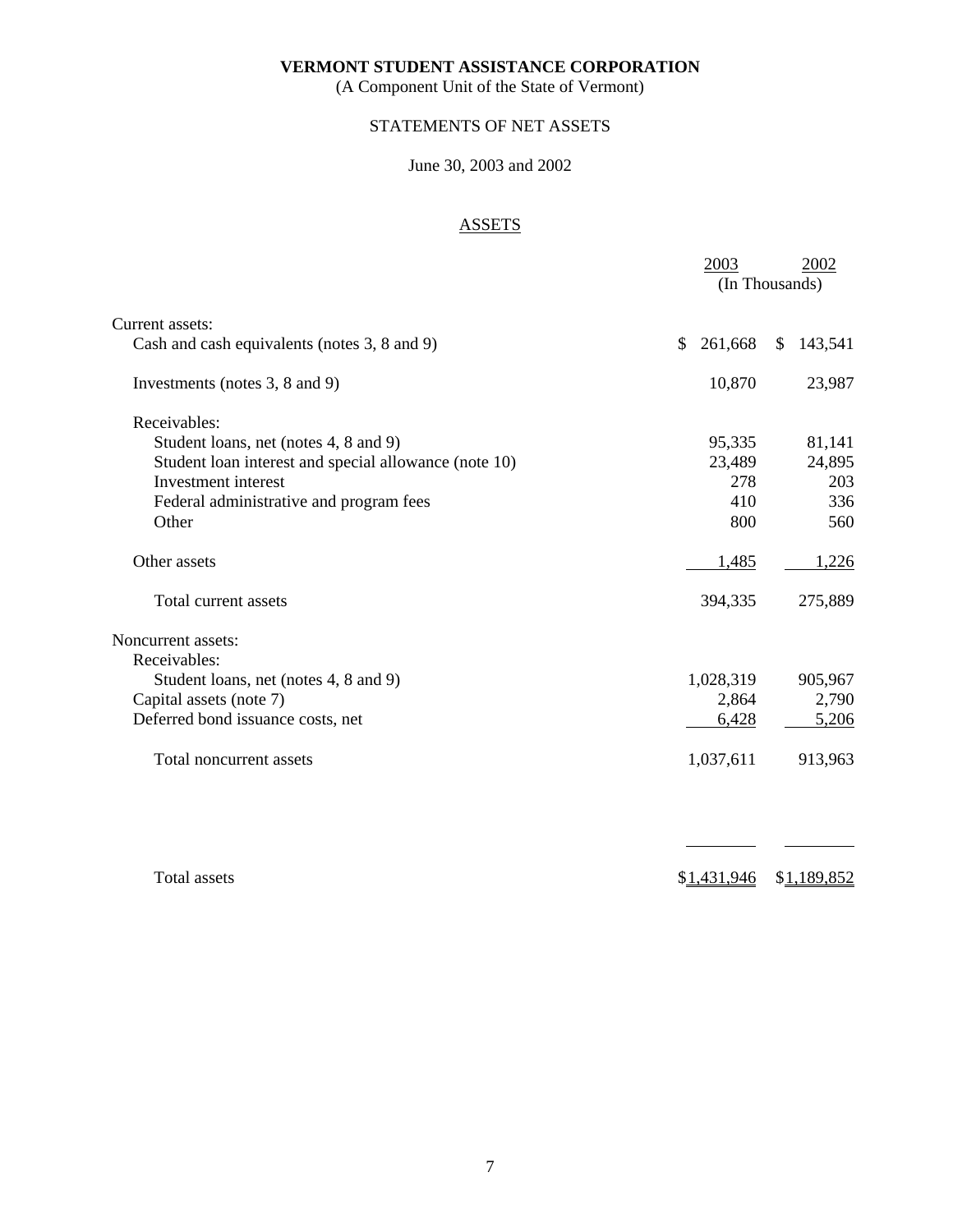# LIABILITIES AND NET ASSETS

|                                                     | 2003         | 2002                   |  |
|-----------------------------------------------------|--------------|------------------------|--|
|                                                     |              | (In Thousands)         |  |
| Current liabilities:                                |              |                        |  |
| Bonds and notes payable (notes 8 and 9)             | \$<br>40,935 | $\mathbb{S}$<br>54,300 |  |
| Accounts payable and other liabilities              | 3,103        | 2,750                  |  |
| Deferred revenue                                    | 2,743        | 2,672                  |  |
| Accrued interest on bonds payable                   | 1,211        | 1,104                  |  |
| Arbitrage earnings rebatable (note 9)               | 1,260        | 1,074                  |  |
| Total current liabilities                           | 49,252       | 61,900                 |  |
| Noncurrent liabilities:                             |              |                        |  |
| Bonds and notes payable (notes 8 and 9)             | 1,291,258    | 1,043,052              |  |
| Arbitrage earnings rebatable (note 9)               | 11,747       | <u>13,425</u>          |  |
| Total noncurrent liabilities                        | 1,303,005    | 1,056,477              |  |
| <b>Total liabilities</b>                            | 1,352,257    | 1,118,377              |  |
| Commitments and contingencies (notes 12, 13 and 14) |              |                        |  |
| Net assets:                                         |              |                        |  |
| Invested in capital assets                          | 2,864        | 2,790                  |  |
| Restricted:                                         |              |                        |  |
| Bond resolution                                     | 48,288       | 41,267                 |  |
| Grants and scholarships                             | 393          | 440                    |  |
| Unrestricted                                        | 28,144       | 26,978                 |  |
| Total net assets                                    | 79,689       | 71,475                 |  |
| Total liabilities and net assets                    | \$1,431,946  | \$1,189,852            |  |

See accompanying notes to the financial statements.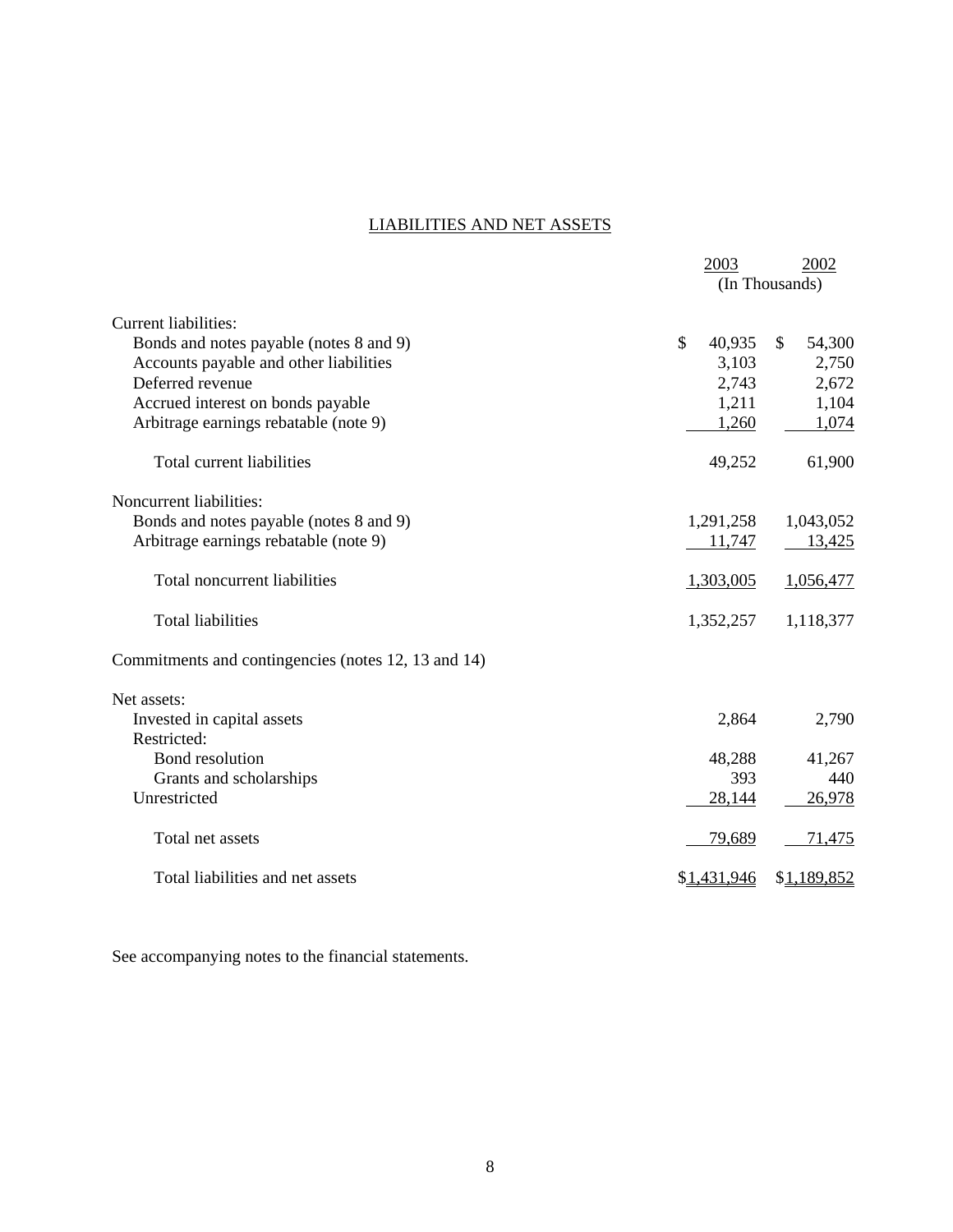(A Component Unit of the State of Vermont)

# STATEMENTS OF REVENUES, EXPENSES AND CHANGES IN NET ASSETS

# Years Ended June 30, 2003 and 2002

|                                                      | 2003        | 2002           |
|------------------------------------------------------|-------------|----------------|
|                                                      |             | (In Thousands) |
| Operating revenues:                                  |             |                |
| U.S. Department of Education (note 10):              |             |                |
| Interest benefits                                    | \$<br>9,019 | \$11,550       |
| Special allowance                                    | 16,099      | 10,011         |
| Interest on student loans                            | 45,412      | 49,932         |
| State appropriations                                 | 16,582      | 15,446         |
| Interest on investments                              | 2,568       | 5,234          |
| Guarantee agency administrative revenues             | 4,973       | 4,254          |
| Federal grants                                       | 2,550       | 2,367          |
| Scholarship income                                   | 3,651       | 2,503          |
| Other income                                         | 1,189       | 1,234          |
|                                                      |             |                |
| Total operating revenues                             | 102,043     | 102,531        |
| Operating expenses:                                  |             |                |
| Financing expenses - interest                        | 20,043      | 25,412         |
| Salaries and benefits (note 11)                      | 18,483      | 17,082         |
| State grants and scholarships                        | 20,603      | 18,634         |
| Interest rebated to borrowers                        | 14,664      | 15,354         |
| Other general and administrative                     | 6,095       | 5,667          |
| Other guarantee agency expenses                      | 435         | 455            |
| (Reduction in) excess arbitrage (note 9)             | (1,181)     | 5,120          |
| Credit enhancement and remarketing fees              | 4,385       | 4,116          |
| Consolidation and lender paid fees                   | 6,861       | 5,107          |
| Other loan financing expense                         | 151         | 86             |
| Provision for losses on student loans (note 4)       | 1,062       | 685            |
| Depreciation and amortization                        | 1,332       | 1,554          |
| Amortization of bond issuance costs                  | 896         | 462            |
| Total operating expenses                             | 93,829      | 99,734         |
| Excess of operating revenues over operating expenses | 8,214       | 2,797          |
| Net assets, beginning of year                        | 71,475      | 68,678         |
| Net assets, end of year                              | \$79,689    | \$71,475       |

See accompanying notes to the financial statements.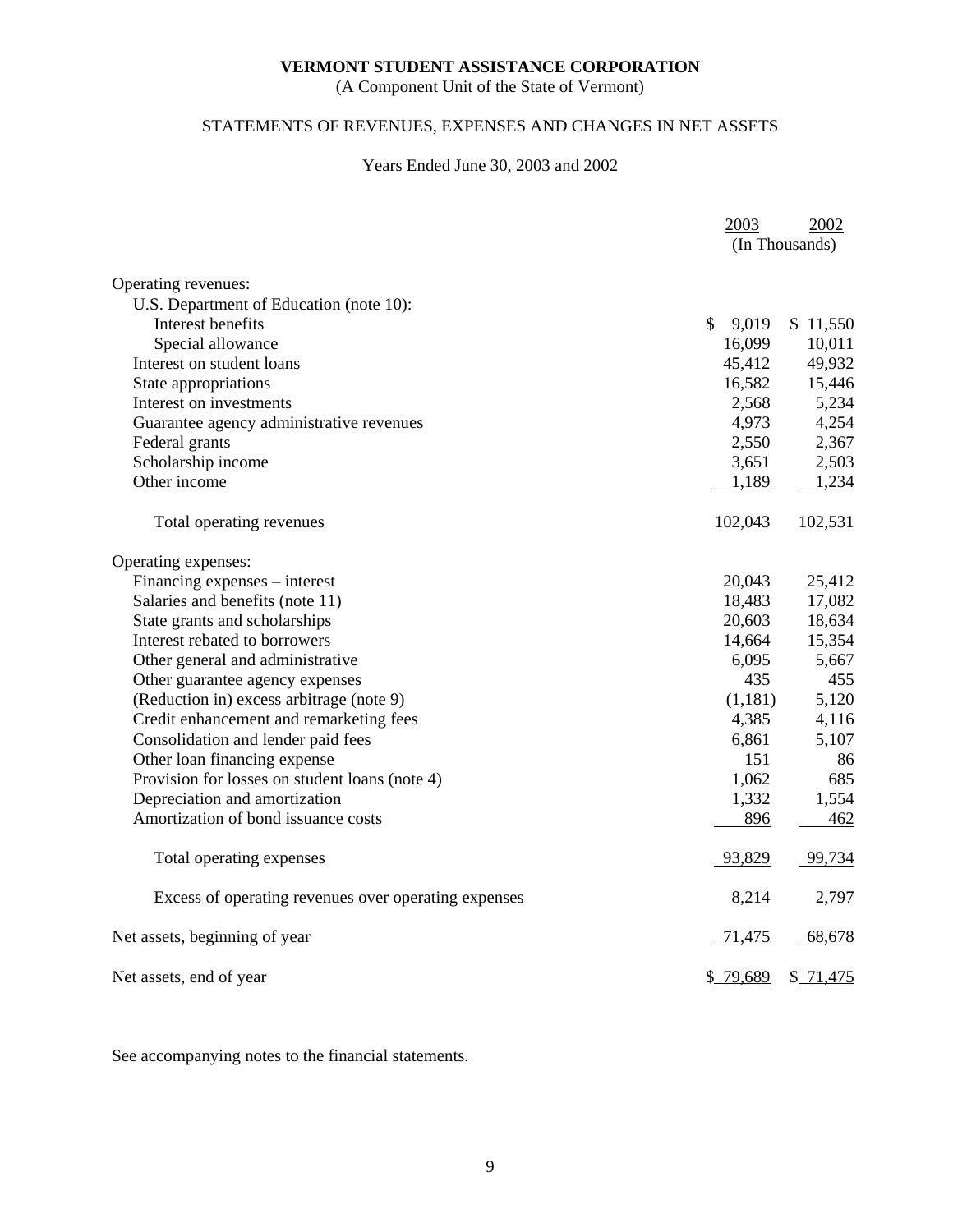(A Component Unit of the State of Vermont)

# STATEMENTS OF CASH FLOWS

# Years Ended June 30, 2003 and 2002

|                                                                | 2003       | 2002           |  |
|----------------------------------------------------------------|------------|----------------|--|
|                                                                |            | (In Thousands) |  |
| Cash flows from operating activities:                          |            |                |  |
| Cash received from customers                                   | \$305,494  | \$236,042      |  |
| Cash paid to suppliers for goods and services                  | (55,095)   | (49,297)       |  |
| Student loans originated                                       | (406, 839) | (323, 864)     |  |
| Cash paid to employees for services                            | (18, 838)  | (17,080)       |  |
| Interest received on student loans                             | 47,714     | 51,130         |  |
| State appropriations received                                  | 16,582     | 15,446         |  |
| Net cash used in operating activities                          | (110,982)  | (87, 623)      |  |
| Cash flows from noncapital financing activities:               |            |                |  |
| Proceeds from sale of bonds/notes payable                      | 449,285    | 25,380         |  |
| Payments on bonds/notes payable                                | (214,300)  | (25,380)       |  |
| Interest paid to bond holders                                  | (20,080)   | (26, 413)      |  |
| Net cash provided by (used in) noncapital financing activities | 214,905    | (26, 413)      |  |
| Cash flows from capital and related financing activities:      |            |                |  |
| Acquisition of capital assets                                  | (1,406)    | (1,127)        |  |
| Net cash used in capital and related financing activities      | (1,406)    | (1,127)        |  |
| Cash flows from investing activities:                          |            |                |  |
| Interest received on investments                               | 2,493      | 5,393          |  |
| Redemption/(purchase) of investments, net                      | 13,117     | (3,529)        |  |
| Net cash provided by investing activities                      | 15,610     | 1,864          |  |
| Net increase (decrease) in cash and cash equivalents           | 118,127    | (113,299)      |  |
| Cash and cash equivalents, beginning of year                   | 143,541    | 256,840        |  |
| Cash and cash equivalents, end of year                         | \$261,668  | \$143,541      |  |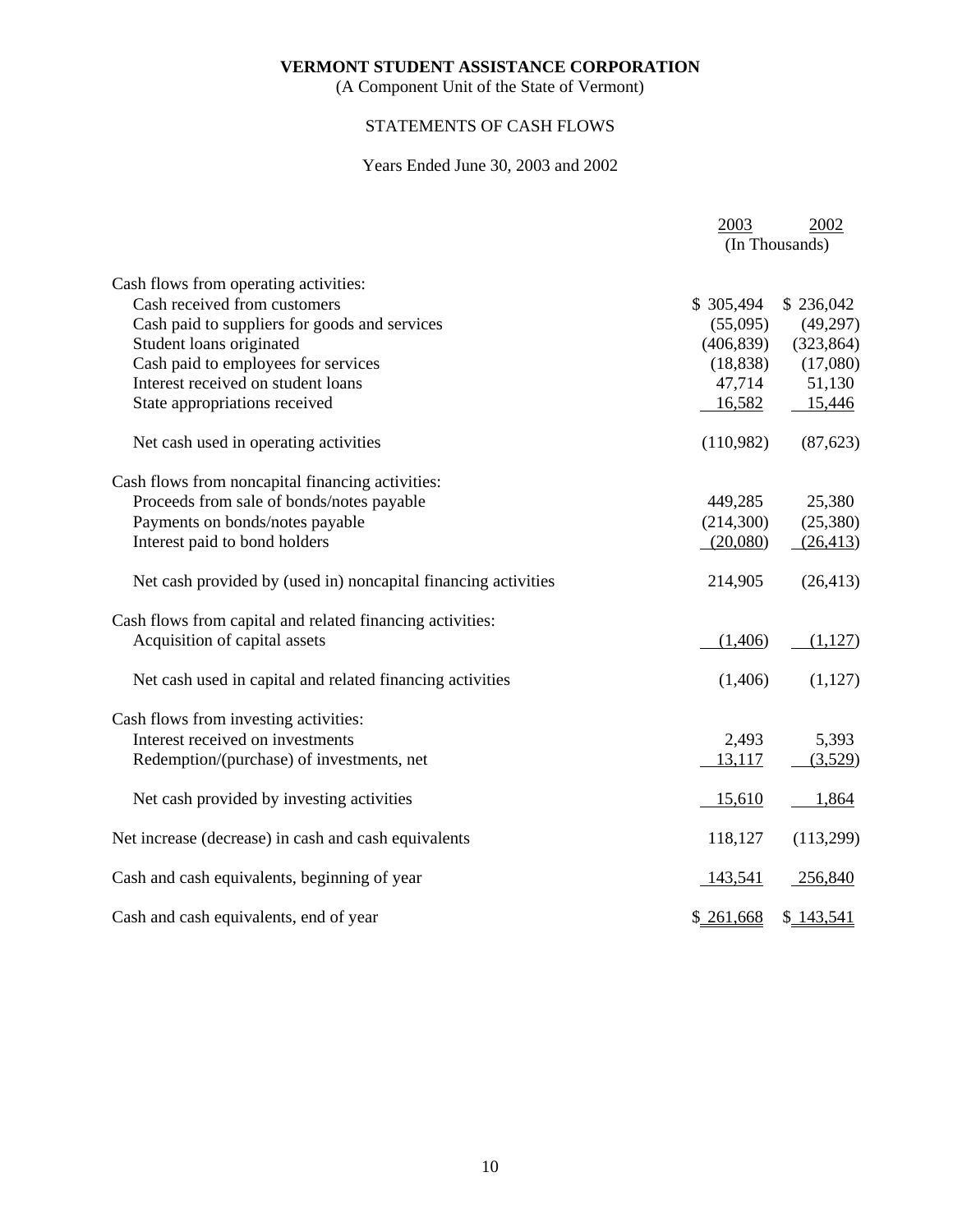(A Component Unit of the State of Vermont)

# STATEMENTS OF CASH FLOWS (CONTINUED)

# Years Ended June 30, 2003 and 2002

|                                                                              | 2003        | 2002           |
|------------------------------------------------------------------------------|-------------|----------------|
|                                                                              |             | (In Thousands) |
| Reconciliation of operating income to net cash used in operating activities: |             |                |
| Excess of operating revenues over operating expenses                         | \$<br>8,214 | \$.<br>2,797   |
| Adjustments to reconcile the excess of operating revenues over               |             |                |
| operating expenses to net cash used in operating activities:                 |             |                |
| Depreciation and amortization                                                | 1,332       | 1,554          |
| Provision for losses on student loans                                        | 1,062       | 685            |
| Amortization of bond issuance costs                                          | 896         | 462            |
| Amortization of bond premium                                                 | (144)       | (129)          |
| Investment interest received                                                 | (2,493)     | (5,393)        |
| Interest paid to bond holders                                                | 20,080      | 26,413         |
| Changes in operating assets and liabilities:                                 |             |                |
| (Increase) decrease in investment interest receivable                        | (75)        | 159            |
| Increase in student loans receivable                                         | (137,608)   | (118, 742)     |
| Decrease in student loans interest receivable                                | 1,406       | 445            |
| Increase in federal administrative and program                               |             |                |
| fees receivable                                                              | (74)        | (12)           |
| Increase in other receivables                                                | (240)       | (121)          |
| Increase in other assets                                                     | (259)       | (58)           |
| Increase in deferred bond issuance costs                                     | (2,118)     | (64)           |
| Increase in accounts payable and other liabilities                           | 353         | 414            |
| Increase in deferred revenue                                                 | 71          | 1,018          |
| Increase (decrease) in accrued interest on bonds payable                     | 107         | (873)          |
| (Decrease) increase in arbitrage earnings rebatable                          | (1, 492)    | 3,822          |
| Total adjustments                                                            | (119,196)   | (90, 420)      |
| Net cash used in operating activities                                        | \$(110,982) | \$ (87,623)    |

See accompanying notes to the financial statements.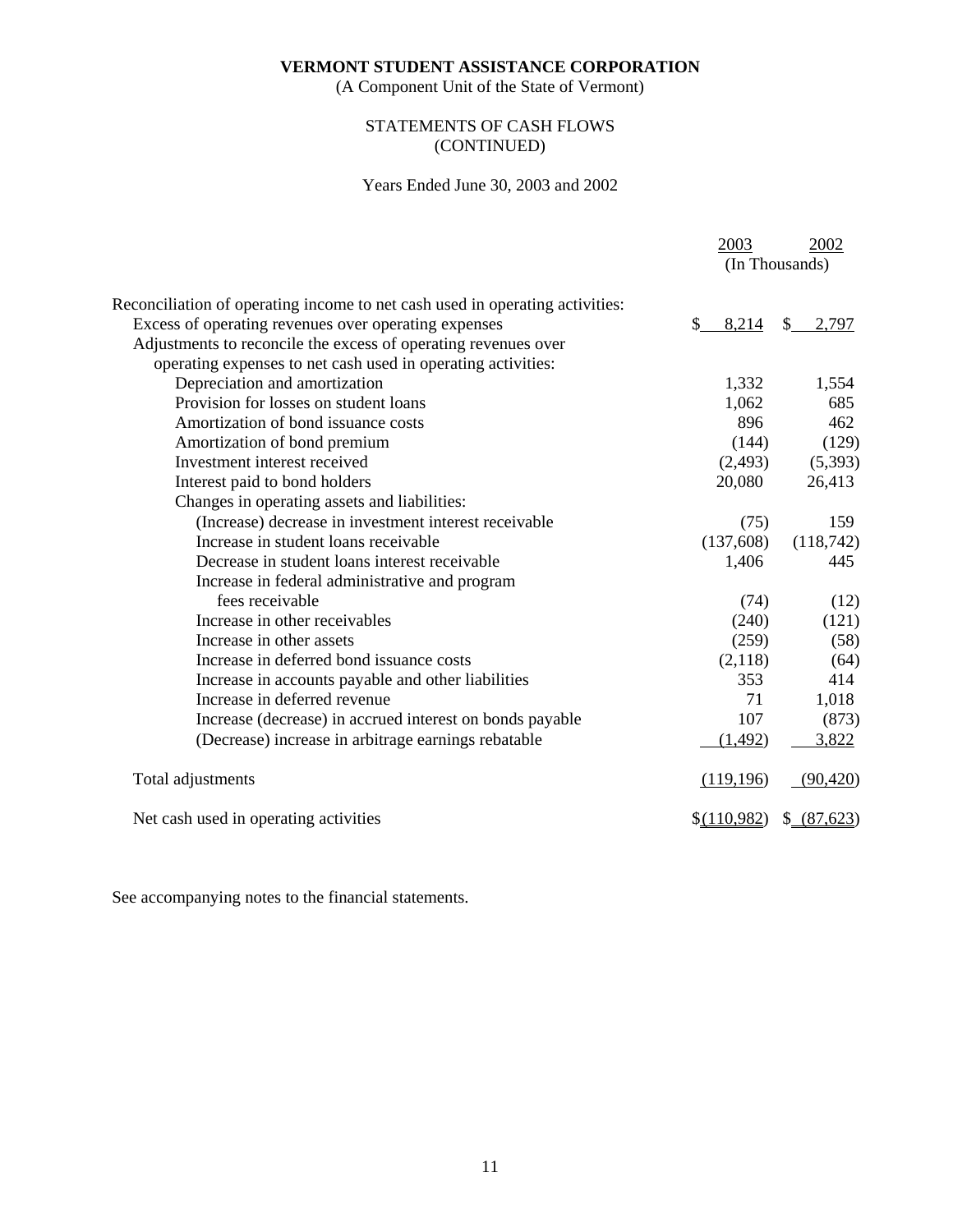(A Component Unit of the State of Vermont)

# STATEMENTS OF FIDUCIARY NET ASSETS

# AGENCY FUNDS

# June 30, 2003 and 2002

|                                                     | Federal   |                 |                     |           |
|-----------------------------------------------------|-----------|-----------------|---------------------|-----------|
|                                                     | Loan      |                 |                     |           |
|                                                     | Reserve   |                 | 2003                | 2002      |
|                                                     | Fund      | <b>VHEIP</b>    | Total               | Total     |
|                                                     |           | (In Thousands)  |                     |           |
| <b>ASSETS HELD FOR OTHERS</b>                       |           |                 |                     |           |
| Cash and cash equivalents                           | \$7,753   | \$<br>147       | \$7,900             | \$9,015   |
| Investments                                         |           | 18,428          | 18,428              | 10,729    |
| Student loans receivable and                        |           |                 |                     |           |
| accrued student loan interest                       |           | 2,504           | 2,504               | 1,090     |
| Investment interest receivable                      | 6         | 75              | 81                  | 40        |
| Other assets                                        | 1,076     | 14              | 1,090               | 1,792     |
| <b>Total assets</b>                                 | \$8,835   | \$21,168        | \$30,003            | \$22,666  |
| <b>LIABILITIES</b>                                  |           |                 |                     |           |
| Accounts payable and other liabilities              | \$<br>171 | \$<br>37        | $\mathbb{S}$<br>208 | \$<br>446 |
| Note payable                                        |           | 2,563           | 2,563               | 1,219     |
| Federal advances                                    | 538       |                 | 538                 | 538       |
| Amounts held on behalf of investors                 |           | 18,568          | 18,568              | 10,815    |
| Return of reserves due to U.S. Department           |           |                 |                     |           |
| of Education                                        | 552       |                 | 552                 | 2,146     |
| Federal loan reserve funds held for U.S. Department |           |                 |                     |           |
| of Education                                        | 7,574     |                 | 7,574               | 7,502     |
| <b>Total liabilities</b>                            | \$8,835   | <u>\$21,168</u> | \$30,003            | \$22,666  |

See accompanying notes to the financial statements.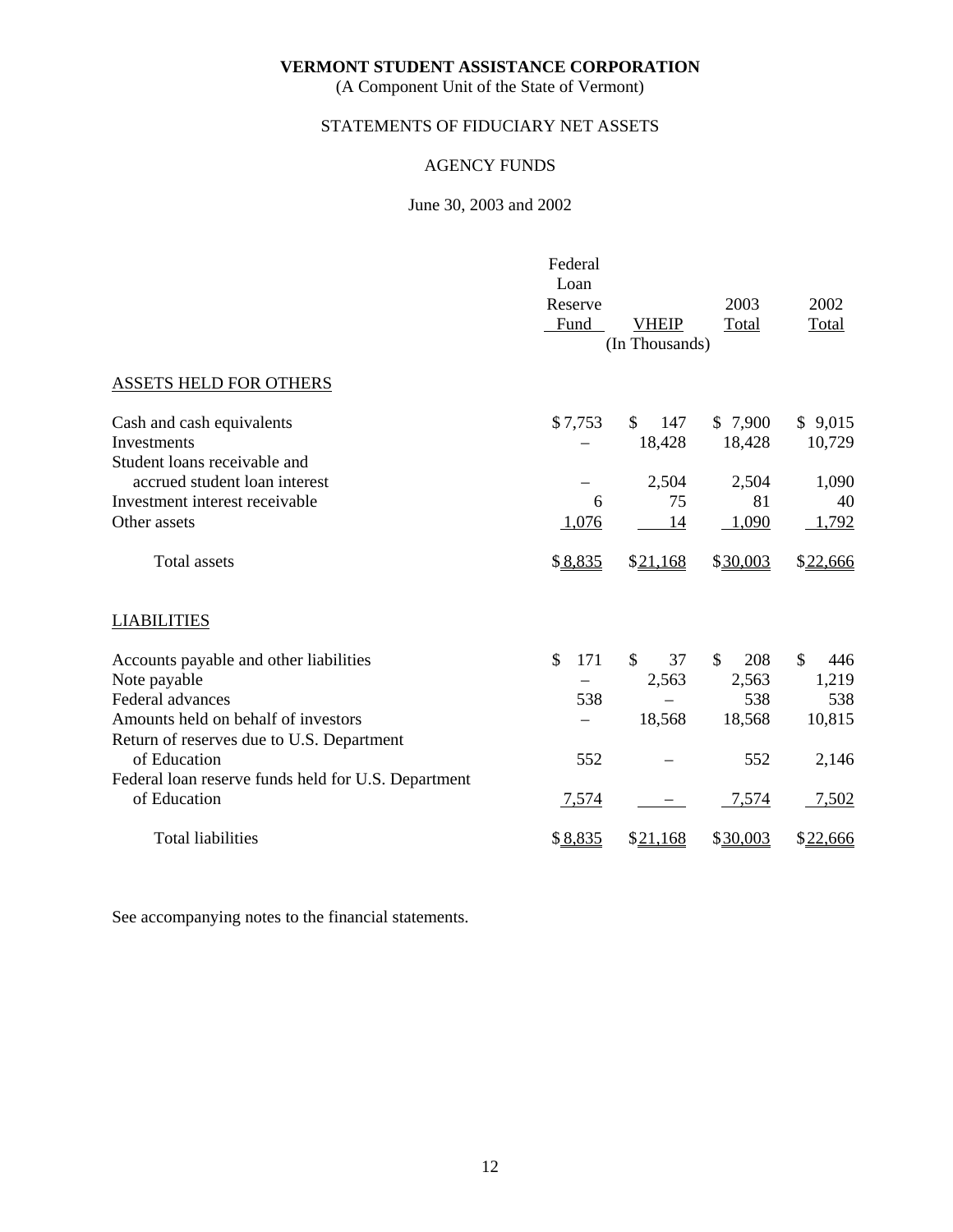(A Component Unit of the State of Vermont)

### NOTES TO FINANCIAL STATEMENTS

### June 30, 2003 and 2002

(Dollars in Thousands)

# **1. Authorizing Legislation**

 The Vermont Student Assistance Corporation ("VSAC") was created as a public non-profit corporation by an act of the General Assembly of the State of Vermont in accordance with the provisions of the Higher Education Act of 1965, as amended ("the Act"). The purpose of VSAC is to provide opportunities for Vermont residents to pursue post-secondary education by awarding grants and guaranteeing, making, financing, and servicing loans to students. VSAC also administers scholarships, student employment programs, and outreach services to students seeking post-secondary education. In addition, VSAC manages the Vermont Higher Education Investment Plan (VHEIP).

 Pursuant to Vermont statutes, VSAC is responsible for the administration of the Loan Finance Program. Under this program, VSAC originates, purchases, services and consolidates education loans. The education loans are financed through the issuance of limited obligation bonds and the loans are guaranteed by VSAC as a guarantor and reinsured by the U.S. Department of Education (DE) through the Federal Family Education Loan (FFEL) Program. The bonds and notes outstanding are payable primarily from interest and principal repayments on the financed loans as specified in the underlying resolutions authorizing the sale of the bonds and notes. The bonds and notes are not a general obligation of VSAC or an obligation of the State of Vermont or any of its political subdivisions.

 For financial reporting purposes, VSAC is considered a component unit of the State of Vermont and is included as part of the State's financial reporting entity. VSAC's relationship with the State of Vermont primarily consists of an annual appropriation designated for grant aid to Vermont students.

 The Vermont Student Development Fund, Inc. (the "Fund"), a separate non-profit 501(c)(3) corporation, was established in November of 2000. The primary purpose of the Fund is to receive, hold and manage securities, cash or other property whether real, personal or mixed, acquired by bequest, devise, gift, purchase or loan. These assets are used primarily for scholarships and other financial assistance to benefit qualified individuals seeking a post secondary education. The Fund provides a financial benefit to VSAC, and its Board of Directors is the same as the VSAC Board of Directors, therefore, it is considered a component unit of VSAC and is included in the totals on the financial statements. The operations of the Fund are immaterial.

# **2. Summary of Significant Accounting Policies**

### *Basis of Accounting*

 VSAC follows the accrual basis of accounting whereby revenues are recorded when earned and expenses are recorded when obligation for payment is incurred.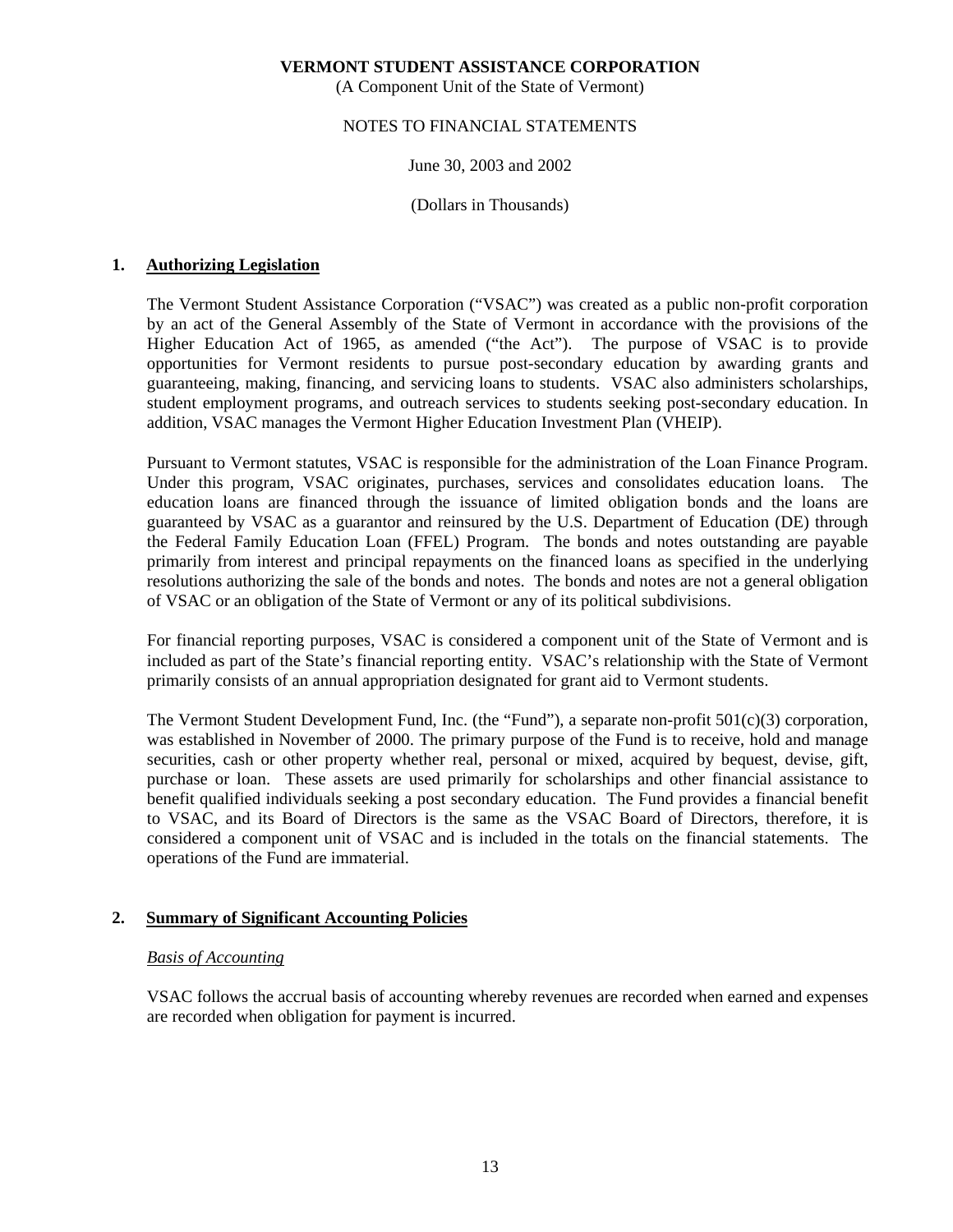(A Component Unit of the State of Vermont)

### NOTES TO FINANCIAL STATEMENTS

### June 30, 2003 and 2002

#### (Dollars in Thousands)

# **2. Summary of Significant Accounting Policies (Continued)**

 As permitted by Governmental Accounting Standards Board (GASB) Statement No. 20, *Accounting and Financial Reporting for Proprietary Funds and Other Governmental Activities that Use Proprietary Fund Accounting*, VSAC applies all applicable Governmental Accounting Standards Board (GASB) pronouncements as well as all Financial Accounting Standards Board (FASB) pronouncements issued on or before November 30, 1989, to the extent these pronouncements do not conflict with GASB pronouncements.

 The financial statements are prepared in accordance with Governmental Accounting Standards Board Statements No. 34, *Basic Financial Statements – and Management's Discussion and Analysis – for State and Local Governments*, No. 37, *Basic Financial Statements – and Management's Discussion and Analysis – for State and Local Governments: Omnibus – an amendment of GASB Statements No. 21 and 34*, and No. 38, *Certain Financial Statement Note Disclosures*. VSAC reports as a business-type activity, as defined, in GASB No. 34.

### *Restriction on Net Assets*

 The restricted net assets of VSAC are restricted by the bond resolutions, state statutes, or various Federal regulations and program agreements and are restricted for the origination of student loans, payment of debt service on bonds and notes payable and grant and scholarship activities. Financial activities and resulting account balances which are not so restricted are presented in the Statements of Net Assets as unrestricted net assets. VSAC's unrestricted net assets are generally reserved for educational purposes.

#### *Management Estimates*

 The preparation of financial statements in conformity with accounting principles generally accepted in the United States of America requires management of VSAC to make estimates and assumptions that affect the reported amounts of assets and liabilities and disclosure of contingent assets and liabilities at the date of the financial statements and the reported amounts of revenues and expenses during the reporting period. Actual results could differ from those estimates. The most significant estimates utilized in the preparation of the financial statements of VSAC relate to the allowance for losses on student loans and the arbitrage earnings rebatable liability.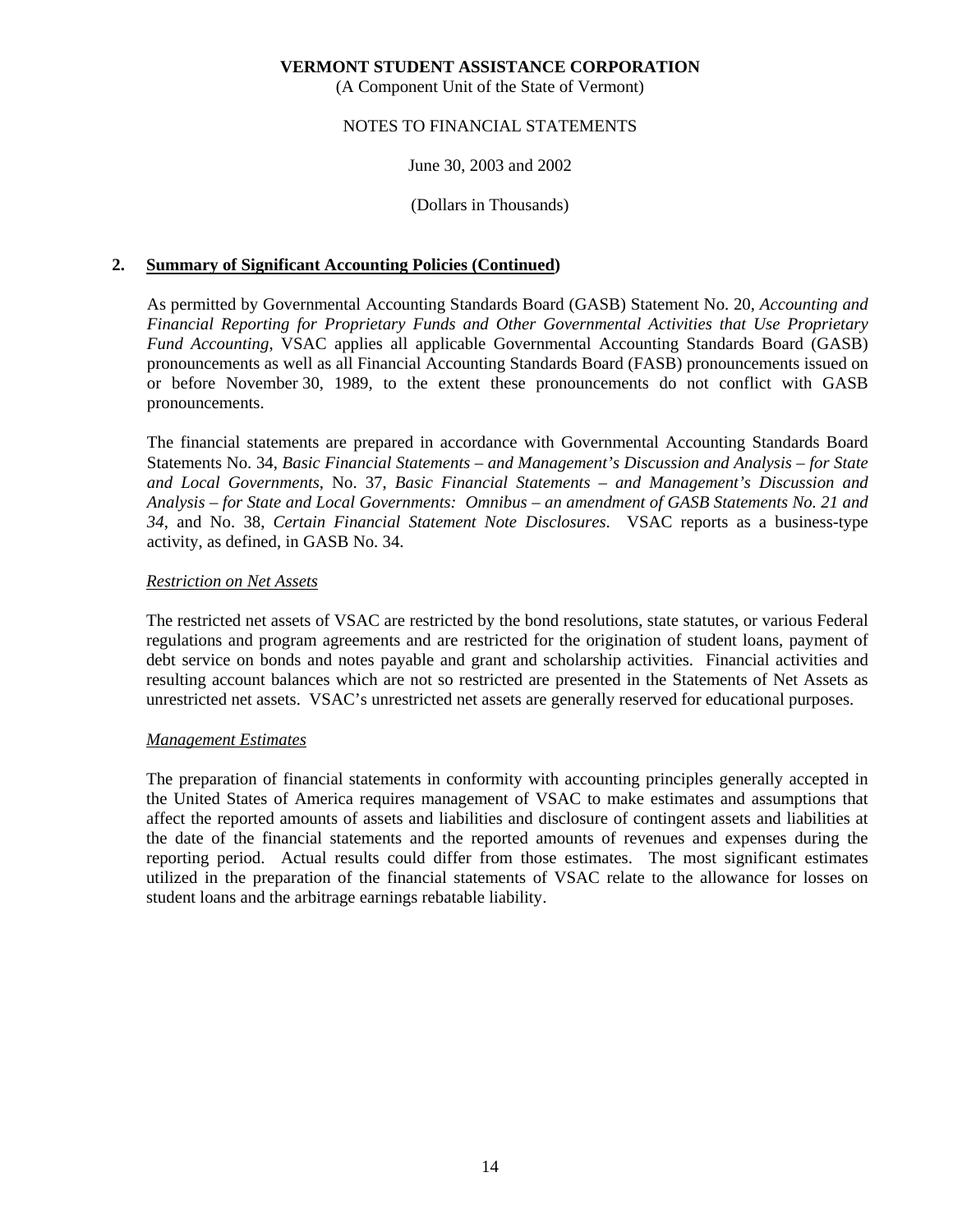(A Component Unit of the State of Vermont)

### NOTES TO FINANCIAL STATEMENTS

June 30, 2003 and 2002

(Dollars in Thousands)

# **2. Summary of Significant Accounting Policies (Continued)**

#### *Student Loans*

 Student loans consist primarily of guaranteed student loans which are made to post-secondary students attending eligible educational institutions and guaranteed parental loans made to parents of dependent undergraduate students, graduate and professional students, and independent undergraduate students attending eligible educational institutions. Student loans also include consolidation loans which are loans to eligible students that combine two or more existing student loans and extend the repayment period. Student loans are stated at their unpaid principal balance. During the in-school and grace periods, the U.S. Department of Education ("DE") pays interest on behalf of the guaranteed student loan borrower. When the repayment period begins, the borrower is responsible for interest payments. Interest on student loans is recognized as revenue in the period earned.

### *Allowance for Loan Losses*

 A substantial portion of student loans are guaranteed by VSAC, as guarantor under the FFEL Program, and substantially all such loans are reinsured by DE. However, there is still the risk that loans may lose their guarantee and become uncollectible under certain circumstances and certain student loans are not guaranteed. Also, loans originated subsequent to October 1, 1993, are only reinsured by DE for 98% of the principal amount. Student loans issued under the FFEL program originated prior to October 1, 1993, are 100% reinsured by DE. At June 30, 2003 and 2002, most of VSAC's student loans are subject to the 98% guarantee from DE. Therefore, management of VSAC has established an allowance for loan losses to provide for these potential losses. The amount of the allowance, which is established through a provision for losses on student loans charged to expense, is based on management's estimation of the probable losses within the portfolio.

# *Operating Revenue and Expenses*

 Operating revenues include interest earned on student loans and investments, fees received from providing services, state appropriations, and grant and scholarship revenue. Operating expenses include interest on bonds, the costs of providing services and operating all programs, and grant and scholarship awards.

# *Cash Equivalents*

 VSAC considers all highly liquid investments with original maturities of three months or less to be cash equivalents. Cash equivalents include funds held in an institutional money market fund account.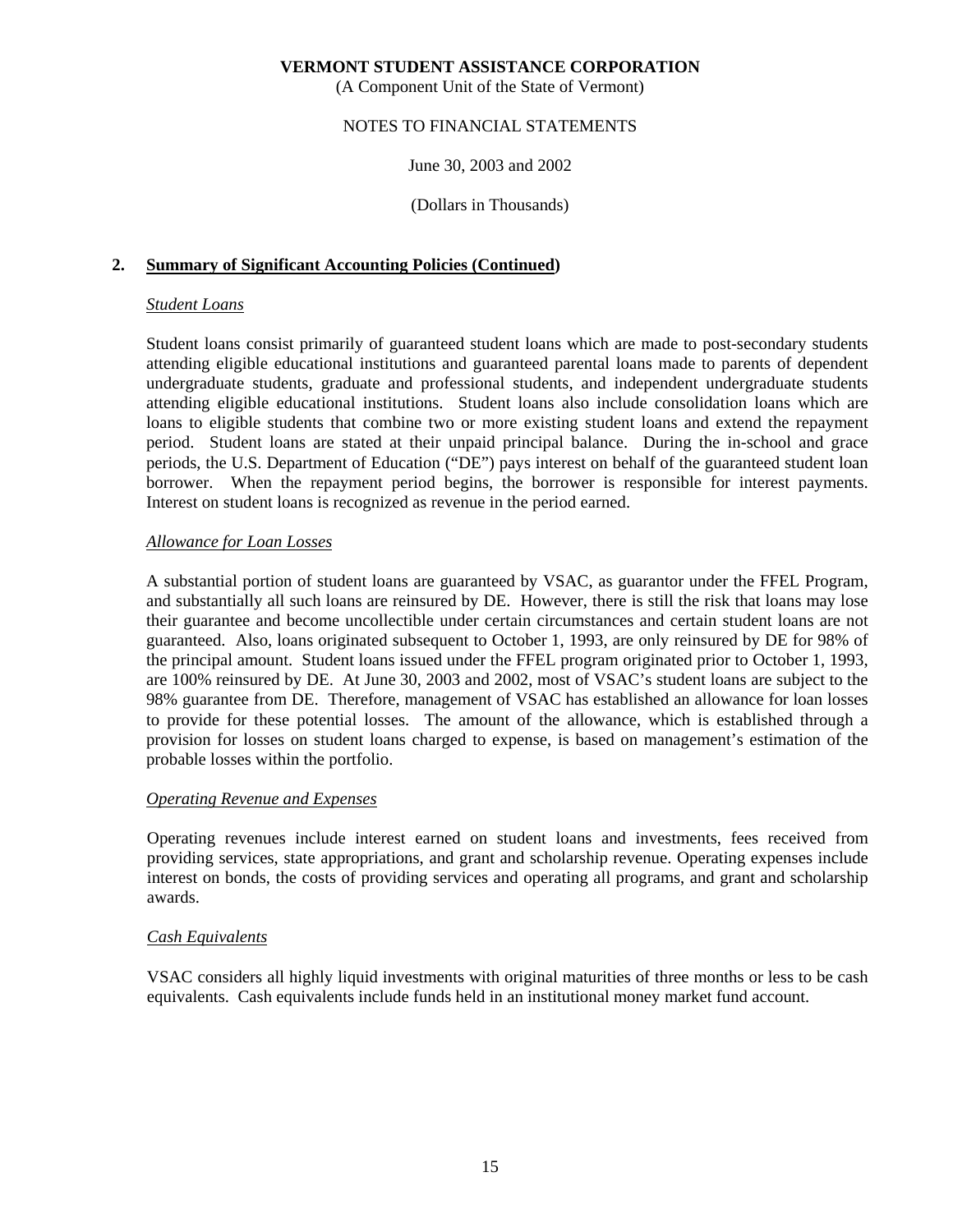(A Component Unit of the State of Vermont)

### NOTES TO FINANCIAL STATEMENTS

June 30, 2003 and 2002

(Dollars in Thousands)

# **2. Summary of Significant Accounting Policies (Continued)**

#### *Investments*

 Investment securities primarily consist of guaranteed investment contracts at June 30, 2003. At June 30, 2002, they consisted primarily of guaranteed investment contracts and short-term bonds. Investments are carried at fair value in accordance with GASB Statement No. 31, *Accounting and Financial Reporting for Certain Investments and for External Investment Pools*. The cost of the guaranteed investment contracts approximates their fair values as VSAC can withdraw funds at par during the contract period according to the related bond indentures.

#### *Capital Assets*

 Capital assets are stated at historical cost. Depreciation of capital assets is calculated using the straightline method over the estimated useful lives of the assets. Capital asset acquisitions that equal or exceed \$2,500 are capitalized. Leasehold improvements are amortized using the straight-line method over the shorter of the lease term or estimated useful life of the asset.

#### *Bond Issuance Costs*

 Costs of bond issuances, which are comprised of underwriters' discount, legal fees and other related financing costs, are deferred and amortized over the lives of the respective bond issues using the straightline method.

#### *Amortization of Bond Premiums*

Bond premiums are amortized using the interest method over the life of the bonds.

#### *Grants*

 Unrestricted grants are recorded as revenue when received. Restricted grants are recorded as revenue upon compliance with the restrictions. Amounts received for grant programs that are restricted are recorded in deferred revenue until they become unrestricted.

#### *FFEL Program Support*

 VSAC receives a percentage of the amounts collected on defaulted loans, a portfolio maintenance fee and a default aversion fee from DE as its primary support for the administration of the FFEL Program. These fees are recorded as guarantee agency administrative revenues when earned.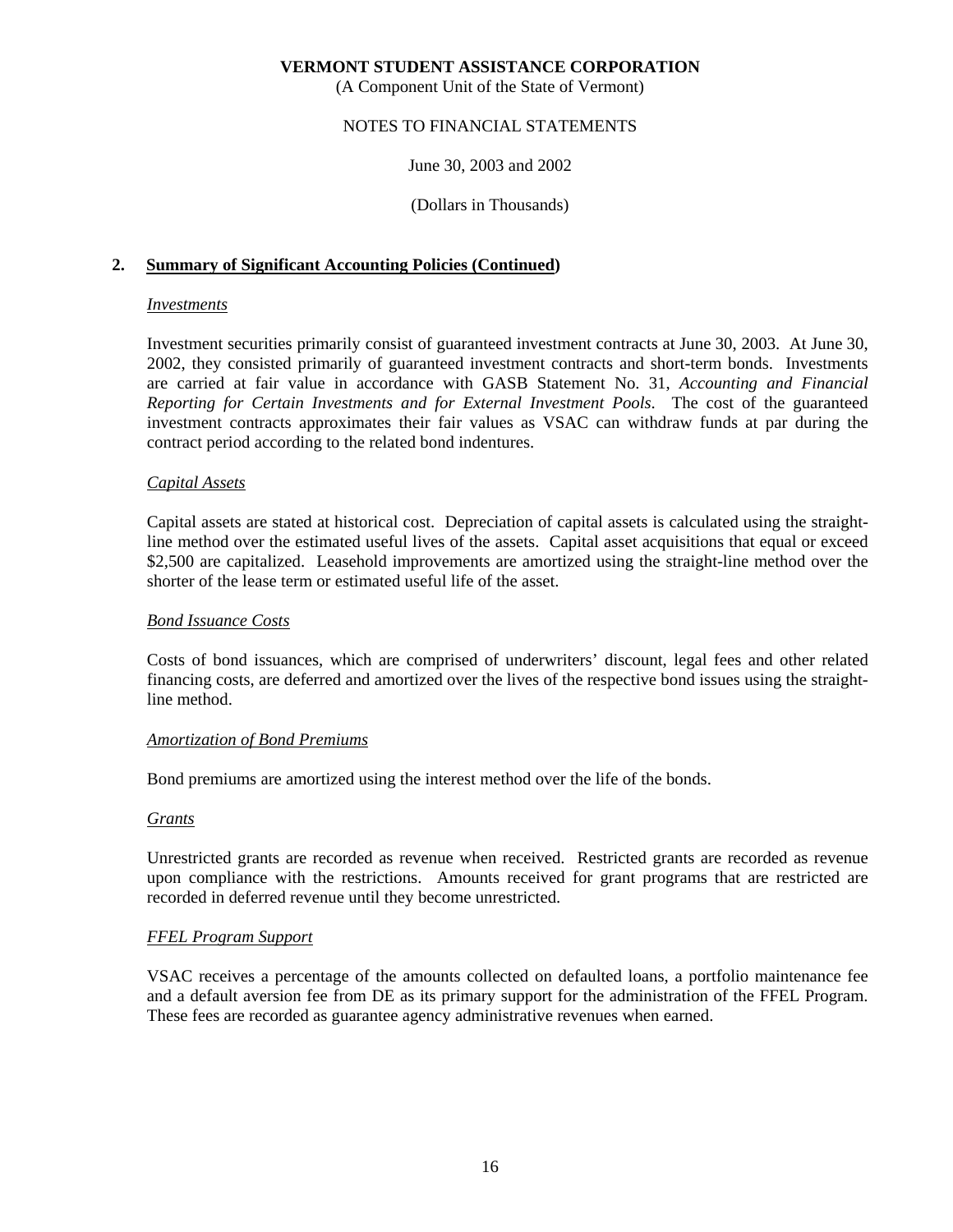(A Component Unit of the State of Vermont)

### NOTES TO FINANCIAL STATEMENTS

June 30, 2003 and 2002

(Dollars in Thousands)

# **2. Summary of Significant Accounting Policies (Continued)**

#### *Compensated Absences*

 Employees may accumulate, subject to certain limitations, unused vacation earned and upon retirement, termination or death, may be compensated for certain amounts at their then current rates of pay. The amount of vacation recognized as expense is the amount earned and this obligation is accrued.

#### *Income Tax Status*

 VSAC is exempt from Federal and state income taxes under Section 115 of the Internal Revenue Code and, accordingly, no provision for income taxes has been made in the accompanying financial statements.

#### *Reclassification*

 Certain items in the 2002 financial statements have been reclassified to conform to the current year presentation.

 The most significant reclassifications include the Federal Loan Reserve Fund and the Vermont Higher Education Investment Plan Fund being reported as *Fiduciary Funds* in the Statement of Fiduciary Net Assets. At June 30, 2002, the assets and liabilities of these funds were included in VSAC's Statement of Net Assets. The change in 2003 was made to better reflect VSAC's fiduciary role over these Funds as VSAC acts in a custodial capacity for these Funds. The resources in these Funds cannot be used to support VSAC's operations. This reporting change did not result in any change to net assets as previously reported.

#### **3. Cash, Cash Equivalents and Investments**

 VSAC's deposit and investment policy complies with the underlying bond resolution requirements. In accordance with those bond resolutions, all deposits and investments meet the requirements and approval of the letter of credit and bond insurance providers. Additionally, such requirements mandate specific classes of investment vehicles including: bank time deposits, certificates of deposit, direct obligations of the United States of America unconditionally guaranteed by the United States of America, indebtedness issued by certain Federal agencies, collateralized repurchase agreements secured by obligations of the United States of America with collateral held by or at the direction of the trustee, guaranteed investment contracts with banks or bank holding companies, commercial paper and open ended investment funds.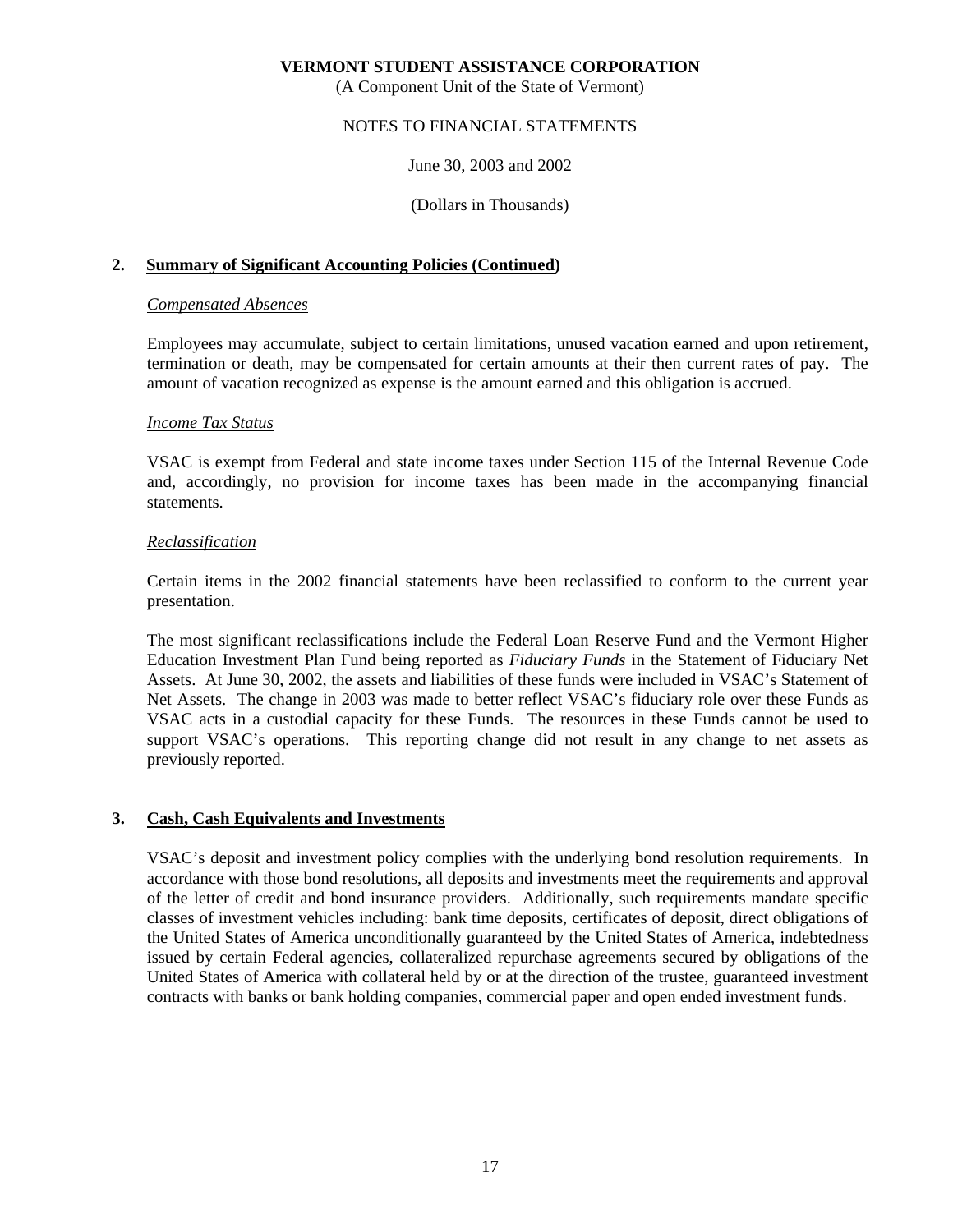(A Component Unit of the State of Vermont)

#### NOTES TO FINANCIAL STATEMENTS

June 30, 2003 and 2002

(Dollars in Thousands)

# **3. Cash, Cash Equivalents and Investments (Continued)**

#### *Cash and Cash Equivalents*

Cash and cash equivalents consist of the following as of June 30, 2003 and 2002:

|                       |                | 2003           |                | 2002           |
|-----------------------|----------------|----------------|----------------|----------------|
|                       |                | Amount         |                | Amount         |
|                       |                | Insured or     |                | Insured or     |
|                       | <b>Balance</b> | Collateralized | <b>Balance</b> | Collateralized |
| Cash                  | 253<br>S       | \$<br>100      | S<br>156       | \$<br>102      |
| Repurchase agreements | 3,194          | 3,194          | 2,883          | 2,883          |
| Money market accounts | 258,221        | See Below      | 140,502        | See Below      |
|                       | \$261,668      |                | \$143,541      |                |

 At June 30, 2003 and 2002, cash and repurchase agreements are comprised of various bank accounts and principal cash held by a bank trust department. The bank balances at June 30, 2003, were \$4,033 and the bank balances at June 30, 2002, were \$3,444. The difference between the net bank balances and the amounts recorded on the financial statements is outstanding checks and deposits in transit. Additionally, \$100 and \$102 of the bank balances at June 30, 2003 and 2002, respectively, were covered by Federal depository insurance and \$3,194 and \$2,883, respectively, were collateralized by repurchase agreements for which the securities held are held by the bank's trustee in VSAC's name. The remainder of bank balances of \$739 and \$459 at June 30, 2003 and 2002, respectively, were uninsured and uncollateralized.

 At June 30, 2003 and 2002, the money market accounts are primarily invested in the Federated Prime Cash Obligations Fund. The Fund objective is to provide current income consistent with stability of principal and liquidity. The Prime Cash Obligations Fund invests primarily in a portfolio of short-term, high quality fixed income securities insured by banks, corporations and the U.S. Government. The underlying assets are not held in the name of VSAC.

#### *Investments*

 VSAC categorizes its investments to give an indication of the level of credit risk assumed by VSAC at year end. The categories are as follows:

- (1) Insured or collateralized with securities held by VSAC or by its agent in VSAC's name.
- (2) Collateralized with securities held by the pledging financial institution's trust department or agent in VSAC's name.
- (3) Uncollateralized.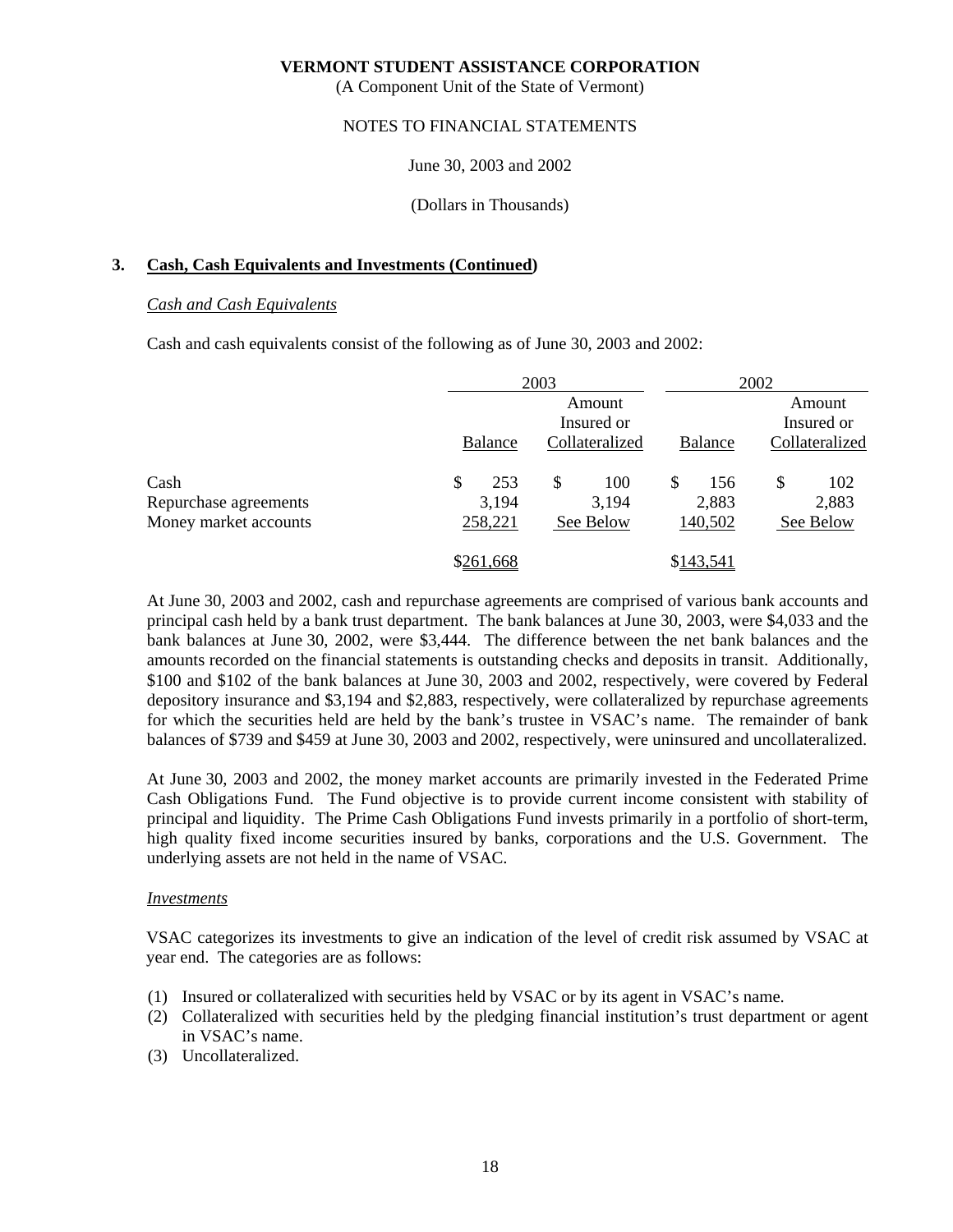(A Component Unit of the State of Vermont)

#### NOTES TO FINANCIAL STATEMENTS

June 30, 2003 and 2002

(Dollars in Thousands)

### **3. Cash, Cash Equivalents and Investments (Continued)**

 Investment securities and the level of credit risk assumed by VSAC were as follows at June 30, 2003 and 2002:

|                                              | 2003     | 2002                |
|----------------------------------------------|----------|---------------------|
| Guaranteed investment contracts – Category 3 |          | $$10,775$ $$18,892$ |
| Certificates of deposit – Category 1         | 95       | 95                  |
| Short-term bonds $-$ Category 2              |          | 5,000               |
|                                              | \$10.870 | \$23.987            |

The bank and book balances of investments at June 30, 2003 and 2002, were the same.

 A significant portion of cash, cash equivalents and investments are limited to their use for the repayment of bond and note obligations, and to satisfy certain reserve requirements specified by the bond and note indentures.

# **4. Student Loans Receivable**

 Student loans with annual interest rates ranging from 2.67% to 12.0% are insured by DE and the U.S. Department of Health and Human Services. Most of VSAC's borrowers are located in the New England states, primarily in the State of Vermont.

 Student loans are classified as being in "interim" status during the period from the date the loan is made until a student is out of school either for six or nine months. Subsequent to this period, student loans are classified as being in "repayment" status. "Deferral" status is a period during the life of the loan when repayment is suspended for authorized purposes.

Student loans receivable as of June 30, 2003 and 2002, are summarized as follows:

|                                           | 2003      | 2002      |
|-------------------------------------------|-----------|-----------|
| Status:                                   |           |           |
| Interim status                            | \$258,982 | \$224,140 |
| Deferral status                           | 195,002   | 171,958   |
| Repayment status                          | 670,749   | 591,614   |
| Less: Allowance for loan losses           | (1.079)   | (604)     |
| Total student loans receivable            | 1,123,654 | 987,108   |
| Less: noncurrent student loans receivable | 1,028,319 | 905,967   |
| Current student loans receivable          | 95,335    | \$81,141  |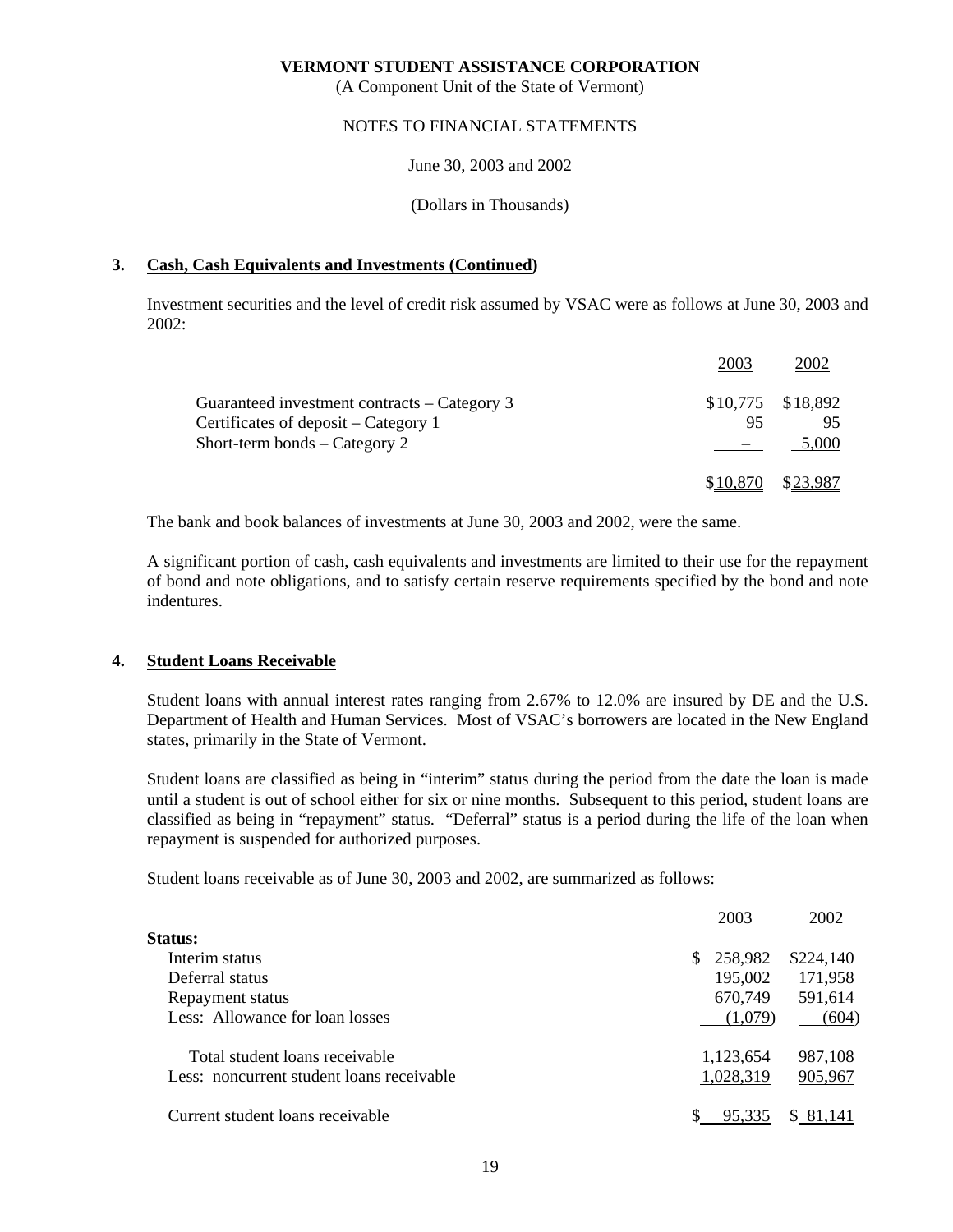(A Component Unit of the State of Vermont)

#### NOTES TO FINANCIAL STATEMENTS

June 30, 2003 and 2002

(Dollars in Thousands)

# **4. Student Loans Receivable (Continued)**

|                                              | 2003        | 2002      |
|----------------------------------------------|-------------|-----------|
| <b>Guarantee type:</b>                       |             |           |
| U.S. Department of Education                 | \$1,058,858 | \$932,972 |
| U.S. Department of Health and Human Services | 20,277      | 20,621    |
| Other $-$ nonguaranteed                      | 45,598      | 34,119    |
| Less: Allowance for loan losses              | (1,079)     | (604)     |
| Total student loans receivable               | 1,123,654   | 987,108   |
| Less: noncurrent student loans receivable    | 1,028,319   | 905,967   |
| Current student loans receivable             |             |           |

The student loans are pledged to the repayment of bonds.

 Transactions in the allowance for loan losses for the years ended June 30, 2003 and 2002, were as follows:

|                                       | 2003  | 2002  |
|---------------------------------------|-------|-------|
| Balance July 1                        | 604   | \$340 |
| Net loans charged off                 | (587) | (421) |
| Provision for losses on student loans | 1,062 | 685   |
| Balance June 30                       |       | 604   |

# **5. Net Assets Held for the U.S. Department of Education**

 Under the Higher Education Act Amendments of 1998, all liquid and nonliquid assets related to the FFEL Program guaranty functions were transferred to the Federal Loan Reserve Fund on October 1, 1998. The Federal Loan Reserve Fund is administered by VSAC on behalf of DE and is the property of the Federal government. VSAC also established the Guarantee Agency Operating Fund on October 1, 1998, in accordance with the Higher Education Act Amendments of 1998. The Guarantee Agency Operating Fund, which is included within the Statements of Net Assets, is the property of VSAC and is used to account for the activities under the FFEL Program that fall outside of the Federal Loan Reserve Fund.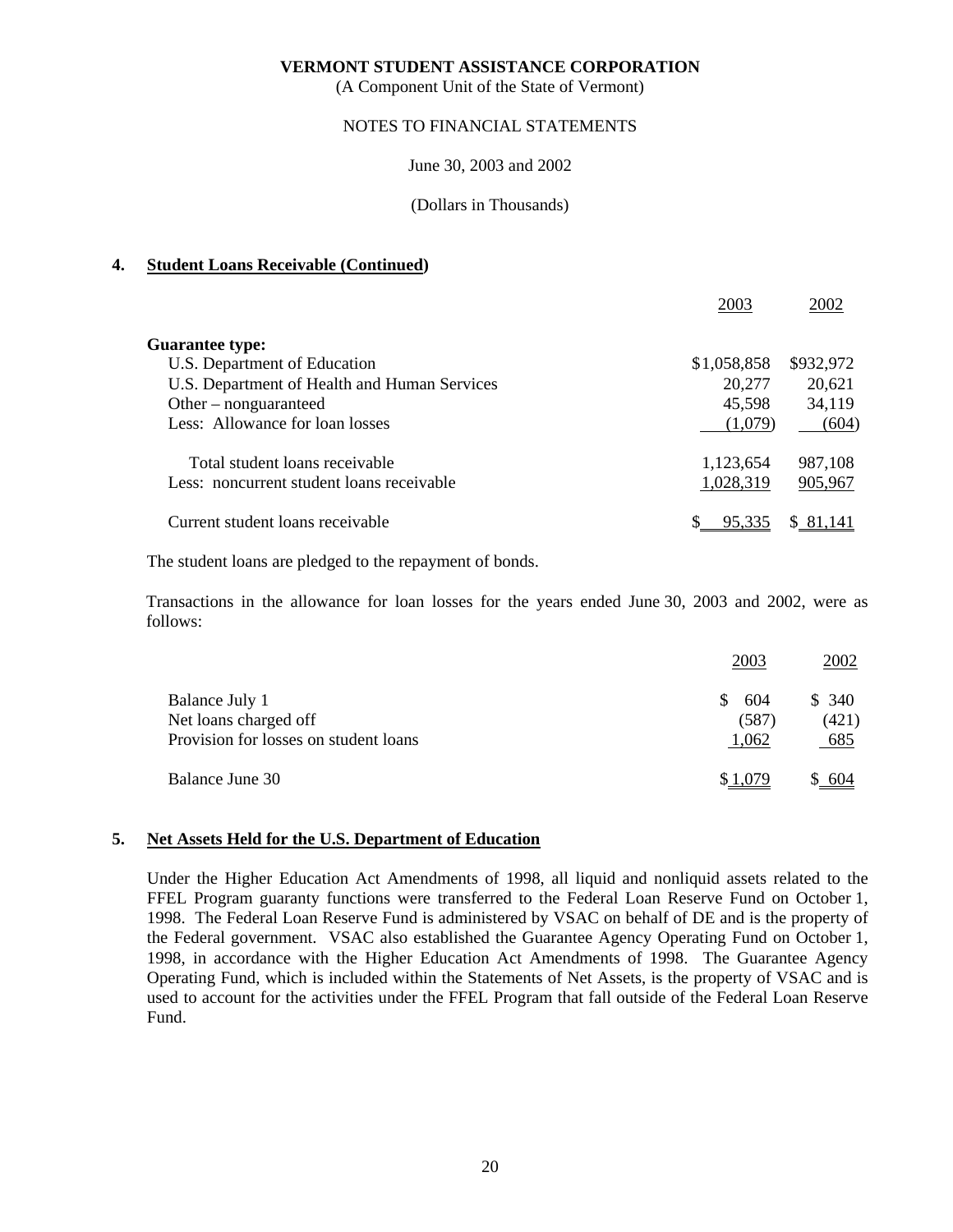(A Component Unit of the State of Vermont)

#### NOTES TO FINANCIAL STATEMENTS

June 30, 2003 and 2002

(Dollars in Thousands)

### **5. Net Assets Held for the U.S. Department of Education (Continued)**

 Changes in Federal loan reserve funds held for DE for the years ended June 30, 2003 and 2002, were as follows:

|                                                       | 2003     | 2002     |
|-------------------------------------------------------|----------|----------|
| Additions:                                            |          |          |
| Reimbursement from DE on default loan purchases       | \$11,411 | \$10,185 |
| Default loan collections                              | 40       | 22       |
| Loan administrative fees                              | 1,821    | 1,632    |
| Investment income                                     | 88       | 187      |
| Total additions                                       | 13,360   | 12,026   |
| Deductions:                                           |          |          |
| Purchases of default loans from lenders               | 11,655   | 10,375   |
| Default aversion fee                                  | 507      | 432      |
| Other disbursements                                   | 1,126    | 89       |
| <b>Total deductions</b>                               | 13,288   | 10,896   |
| Federal loan reserve funds held, at beginning of year | 7,502    | 6,372    |
| Federal loan reserve funds held, at end of year       | \$ 7,574 | \$ 7,502 |

 To provide security and liquidity against potential defaults, VSAC is required to maintain reserves as specified by Title 16, Vermont Statutes Annotated §2864, Section 422 of Act 20 United States Code 1072, and under various agreements with the bond liquidity and credit enhancement institutions. The Higher Education Act Amendments of 1998 require VSAC to maintain reserves equal to .25% of student loans guaranteed. During 2003 and 2002, VSAC maintained sufficient reserves to fully comply with these requirements.

 Total outstanding guarantees issued under the FFEL Program were \$1,058,858 and \$932,972 at June 30, 2003 and 2002, respectively. Defaults on FFEL Program loan guarantees are paid by DE through the Federal Loan Reserve Fund.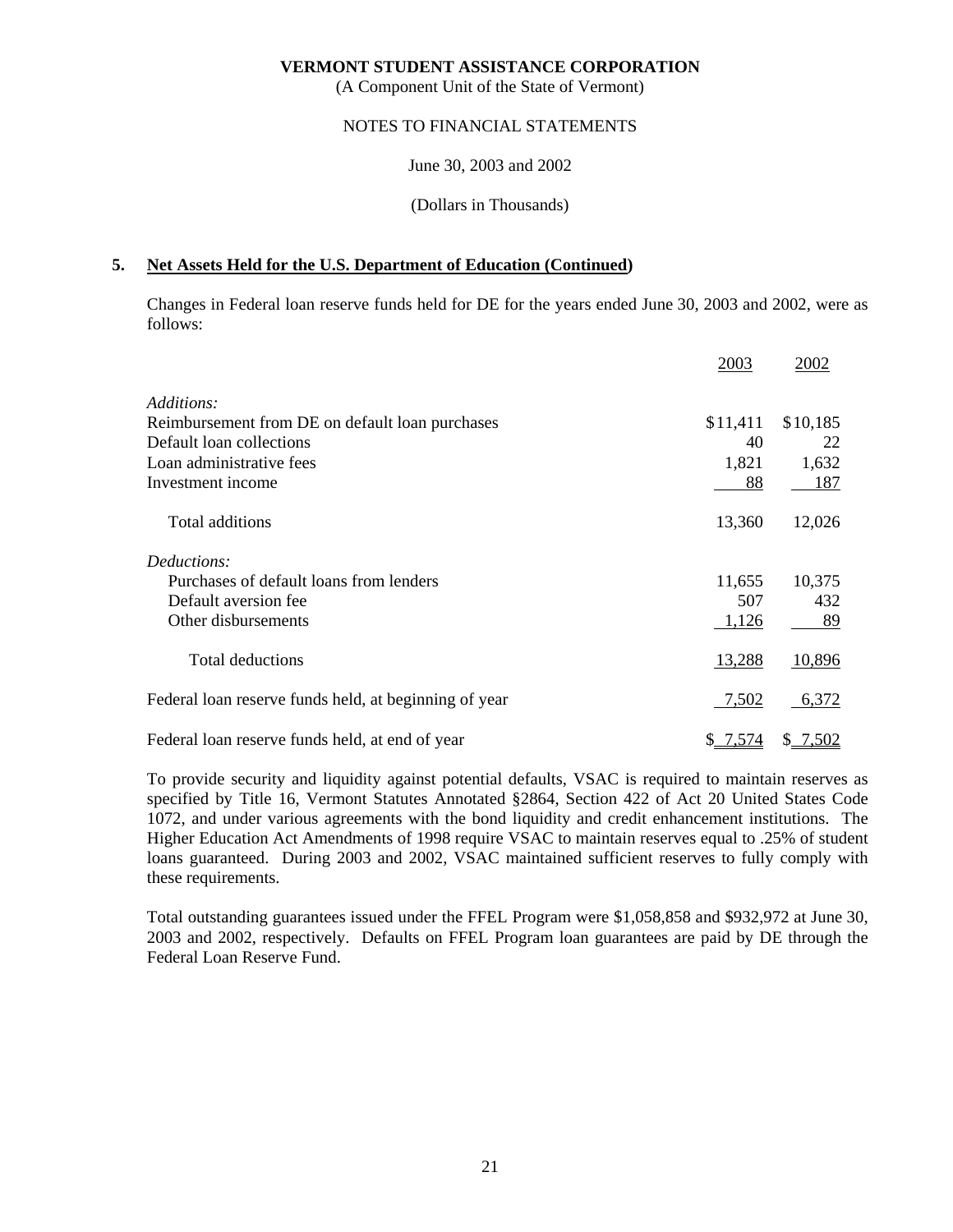(A Component Unit of the State of Vermont)

### NOTES TO FINANCIAL STATEMENTS

### June 30, 2003 and 2002

### (Dollars in Thousands)

# **6. Net Assets Held for Vermont Higher Education Investment Plan (VHEIP)**

 VHEIP was established by the Vermont Legislature in April 1998. VHEIP encourages Vermont residents to save for college or other post-secondary education through tax favorable investments. The program has been designed to comply with the requirements for treatment as a "Qualified Tuition Program" under Section 529 of the Internal Revenue Code. There are two plans available: the Managed Allocation Option, and the Interest Income Option. The Managed Allocation Option is managed by TFI. TFI is part of TIAA-CREF, a New York-based financial services organization. Funds in the Managed Allocation Option are directed into special investment portfolios based on the age of the beneficiary. Investments in this option are not guaranteed. The Interest Income Option is managed by VSAC. Funds in the Interest Income Option are invested in an interest-bearing note to VSAC, which is expected to return at least the 91-day U.S. Treasury Bill rate. VSAC uses the proceeds from the note to make federally guaranteed education loans.

 The changes in assets held on behalf of investors for the years ended June 30, 2003 and 2002, were as follows:

|                                                          | 2003      | 2002                 |
|----------------------------------------------------------|-----------|----------------------|
| Additions:                                               |           |                      |
| Investment income                                        | \$<br>327 | <sup>\$</sup><br>223 |
| Net realized and unrealized gains (losses)               | 686       | (950)                |
| Student loan interest income                             | 92        | 51                   |
| Net participant subscriptions/redemptions                | 6,674     | 7,149                |
| Total additions                                          | 7,779     | 6,473                |
| Deductions:                                              |           |                      |
| Operational expenses                                     | 26        |                      |
| <b>Total deductions</b>                                  | 26        |                      |
| Assets held on behalf of investors, at beginning of year | 10,815    | 4,349                |
| Assets held on behalf of investors, at end of year       | \$18,568  | \$10,815             |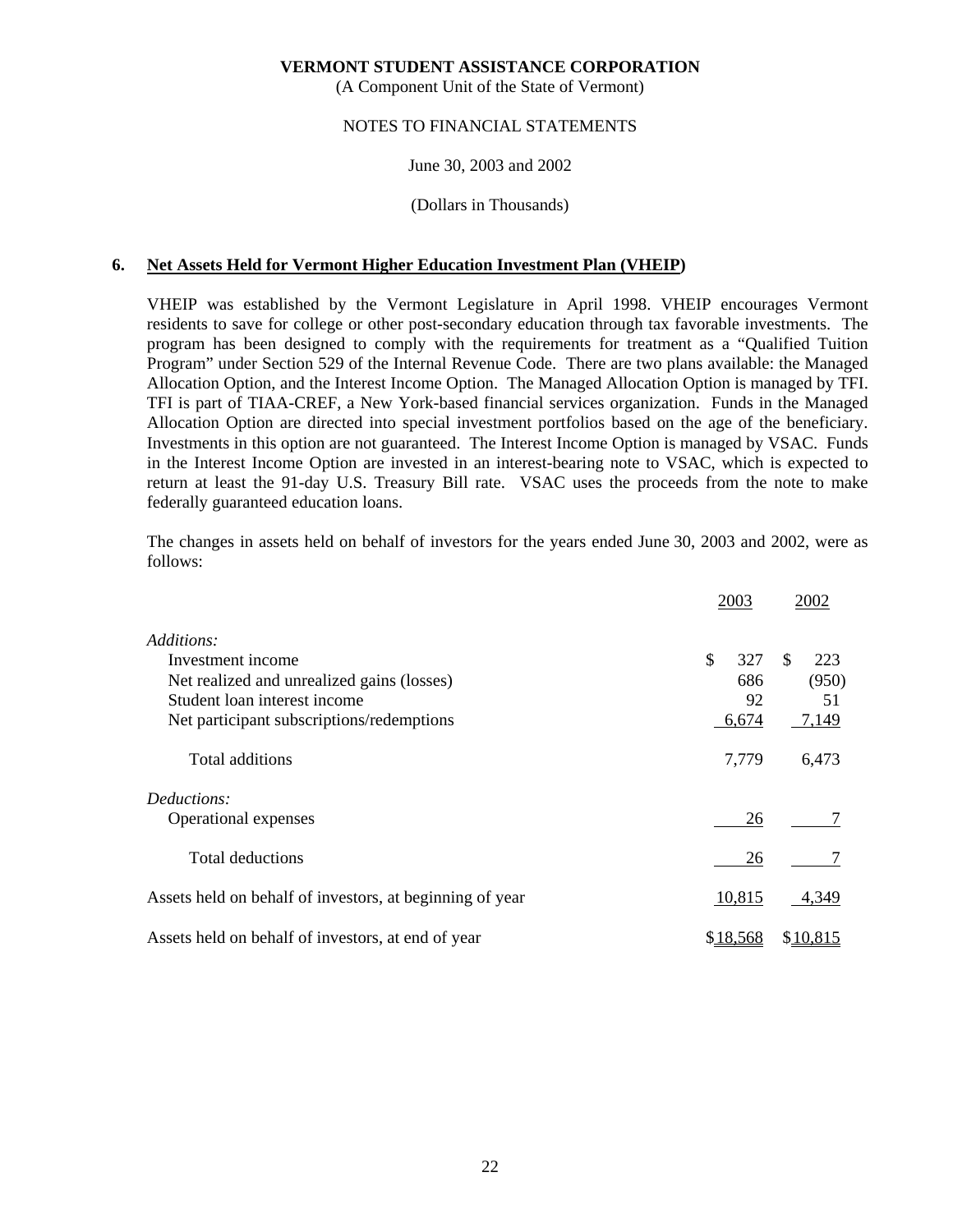(A Component Unit of the State of Vermont)

#### NOTES TO FINANCIAL STATEMENTS

#### June 30, 2003 and 2002

#### (Dollars in Thousands)

### **7. Capital Assets**

A summary of capital assets activity for the years ended June 30, 2003 and 2002, were as follows:

|                                  | Estimated<br>Lives | <b>Balance</b><br>July $1$ ,<br>2001 | Acqui-<br>sitions | Balance<br>June $30$ .<br>2002 | Acqui-<br>sitions | Disposals     | <b>Balance</b><br>June $30$ ,<br>2003 |
|----------------------------------|--------------------|--------------------------------------|-------------------|--------------------------------|-------------------|---------------|---------------------------------------|
| Furniture and equipment          | $3 - 5$ Years      | \$ 3.928                             | 716<br>\$.        | \$4,644                        | \$<br>998         | (2,982)<br>\$ | \$2,660                               |
| Leasehold improvements           | 5 Years            | 929                                  |                   | 929                            | -                 | (208)         | 721                                   |
| Software                         | $3 - 5$ Years      | 4,285                                | 135               | 4,420                          | 64                | (2,730)       | 1,754                                 |
| Construction in process          |                    | 10                                   | 276               | 286                            | 344               |               | 630                                   |
|                                  |                    | 9.152                                | 1.127             | 10.279                         | 1.406             | (5,920)       | 5,765                                 |
| Less accumulated<br>depreciation |                    | 5,935                                | 1,554             | 7,489                          | 1,332             | (5,920)       | 2,901                                 |
| Capital assets, net              |                    | \$ 3.217                             | (427)<br>S        | \$2,790                        | 74                | \$            | \$2,864                               |

 Depreciation charged to operations for the years ended June 30, 2003 and 2002, was \$1,332 and \$1,554, respectively.

### **8. Bonds and Notes Payable**

 VSAC has issued the following bonds and notes payable at June 30, 2003 and 2002, which were issued to finance the origination of student loans:

|                                                                                                                                                                                                                                                                                                                                                                                                                | 2003         | 2002   |
|----------------------------------------------------------------------------------------------------------------------------------------------------------------------------------------------------------------------------------------------------------------------------------------------------------------------------------------------------------------------------------------------------------------|--------------|--------|
| <b>Bonds Payable:</b>                                                                                                                                                                                                                                                                                                                                                                                          |              |        |
| 1985 Series A, dated December 27, 1985; comprised of floating<br>rate monthly demand bonds with the balance maturing in<br>January 2008; interest is payable monthly at variable rates<br>which ranged from 1.1% to 1.8% during fiscal year 2003<br>$(1.15\% \text{ at June } 30, 2003).$                                                                                                                      | \$<br>40.900 | 40,900 |
| 1992 Series A-2 and A-3, dated June 15, 1992. Series A-2 bonds<br>were comprised of auction rate bonds that were advance refunded<br>by the 2003 Series EE bonds in 2003; interest was paid every 35<br>days at rates that ranged from 1.1% to 1.7% during fiscal 2003.<br>Series A-3 bonds are comprised of serial rate bonds maturing in<br>increments through December 2005; interest is paid semi-annually |              |        |
| at fixed rates ranging from 5.8% to 6.5%.                                                                                                                                                                                                                                                                                                                                                                      | 17,165       | 48.270 |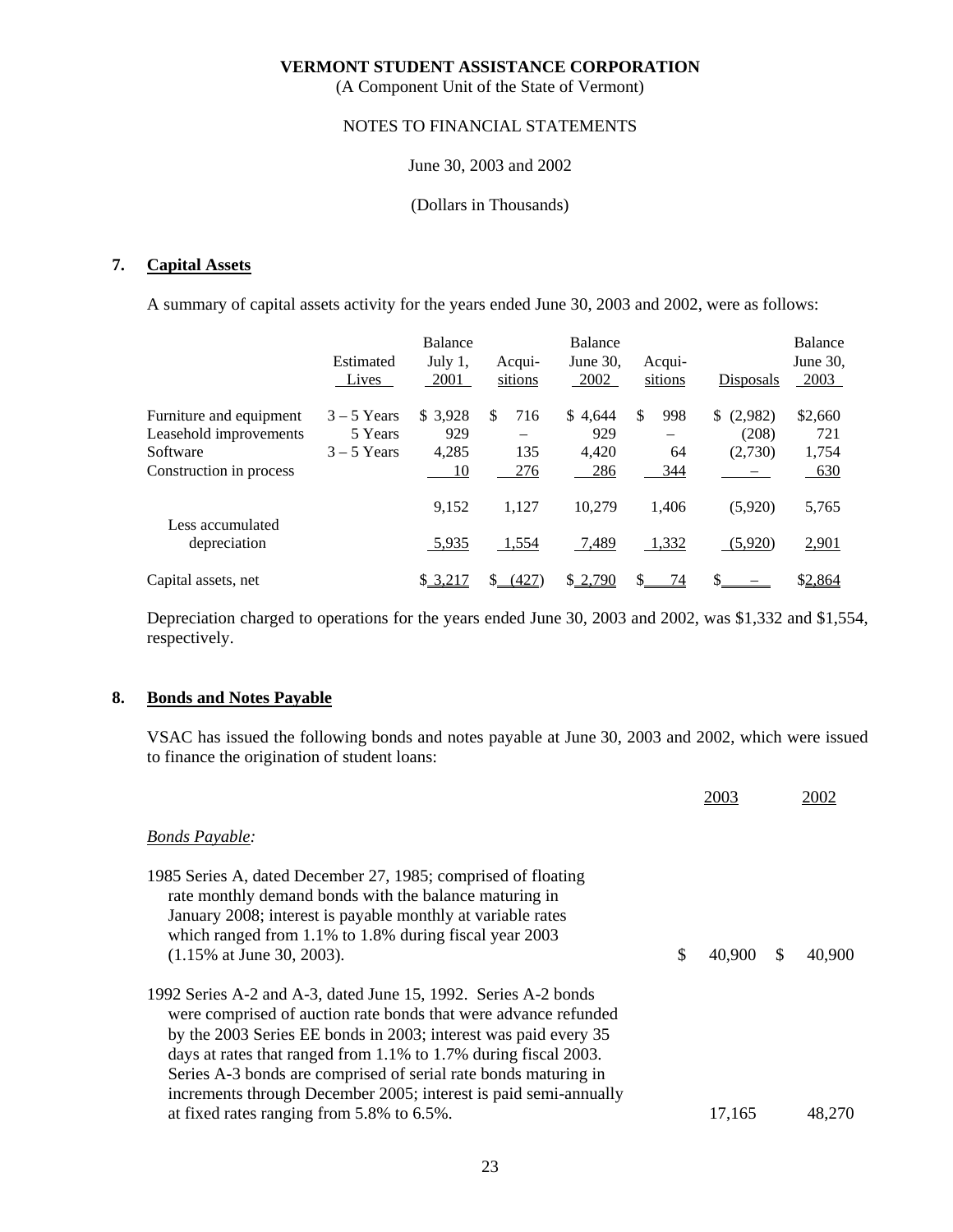(A Component Unit of the State of Vermont)

# NOTES TO FINANCIAL STATEMENTS

June 30, 2003 and 2002

(Dollars in Thousands)

# **8. Bonds and Notes Payable (Continued)**

|                                                                                                                                                                                                                                                                                                                                                                                                                                                                                                                                                                                                                    | 2003         | 2002         |
|--------------------------------------------------------------------------------------------------------------------------------------------------------------------------------------------------------------------------------------------------------------------------------------------------------------------------------------------------------------------------------------------------------------------------------------------------------------------------------------------------------------------------------------------------------------------------------------------------------------------|--------------|--------------|
| 1992 Series B and C, dated July 15, 1992. Series B bonds are<br>comprised of term and serial variable rate bonds maturing in<br>increments through December 2012; interest on Series B bonds<br>is paid semi-annually at fixed rates ranging from 6.0% to 6.7%.<br>Series C bonds were advance refunded in 2003, by the 2003<br>Series FF bonds; interest was paid every 35 days at rates which<br>ranged from 1.118% to 1.6% during fiscal year 2003.                                                                                                                                                             | \$<br>24,085 | \$<br>50,000 |
| 1993 Series D and E, dated June 22, 1993; comprised of term, serial<br>and auction rate bonds maturing in increments between<br>December 2003 and June 2012; interest on Series D is paid<br>semi-annually at fixed rates ranging from 5.3% to 9.5%; interest<br>on Series E bonds is paid every 35 days at rates which ranged from<br>1.1% to 1.68% during fiscal year 2003. The Series E bonds were<br>advance refunded in 2003.                                                                                                                                                                                 | 40,000       | 80,000       |
| 1993 Series F, G, H, I and J dated September 27, 1993. The Series F<br>and G bonds were advance refunded in 2003, by the 2003 Series<br>HH bonds, and the Series J bonds were refunded in 2003, by the<br>2003 Series EE bonds. Interest was reset every 35 days and<br>payable semi-annually at rates which ranged from 1.1% to 1.75%<br>during fiscal year 2003. Series H and I bonds are comprised of<br>auction rate bonds maturing December 2015; interest is reset every<br>35 days and payable semi-annually at rates which ranged from<br>0.98% to 1.75% during fiscal year 2003 (0.98% at June 30, 2003). | 50,000       | 122,500      |
| 1995 Series A, B, C and D, dated June 27, 1995; comprised of auction<br>rate bonds maturing December 2025; interest is reset every 35 days<br>and payable semi-annually at rates which ranged from 1.03% to<br>1.7% during fiscal year 2003 (1.03% to 1.11% at June 30, 2003).                                                                                                                                                                                                                                                                                                                                     | 96,000       | 96,000       |
| 1995 Series E, dated October 17, 1995; comprised of auction rate bonds<br>which matured December 2002; interest was reset every 35 days and<br>payable semi-annually at rates which ranged from 1.25% to 1.7%<br>during fiscal year 2003.                                                                                                                                                                                                                                                                                                                                                                          |              | 5,300        |
| 1996 Series F, G, H and I, dated May 22, 1996; comprised of auction<br>rate bonds maturing December 2036; interest is reset every 35 days<br>and payable semi-annually at rates which ranged from 0.95% to<br>1.75% during fiscal year 2003 (0.95% to 1.15% at June 30, 2003).                                                                                                                                                                                                                                                                                                                                     | 100,000      | 100,000      |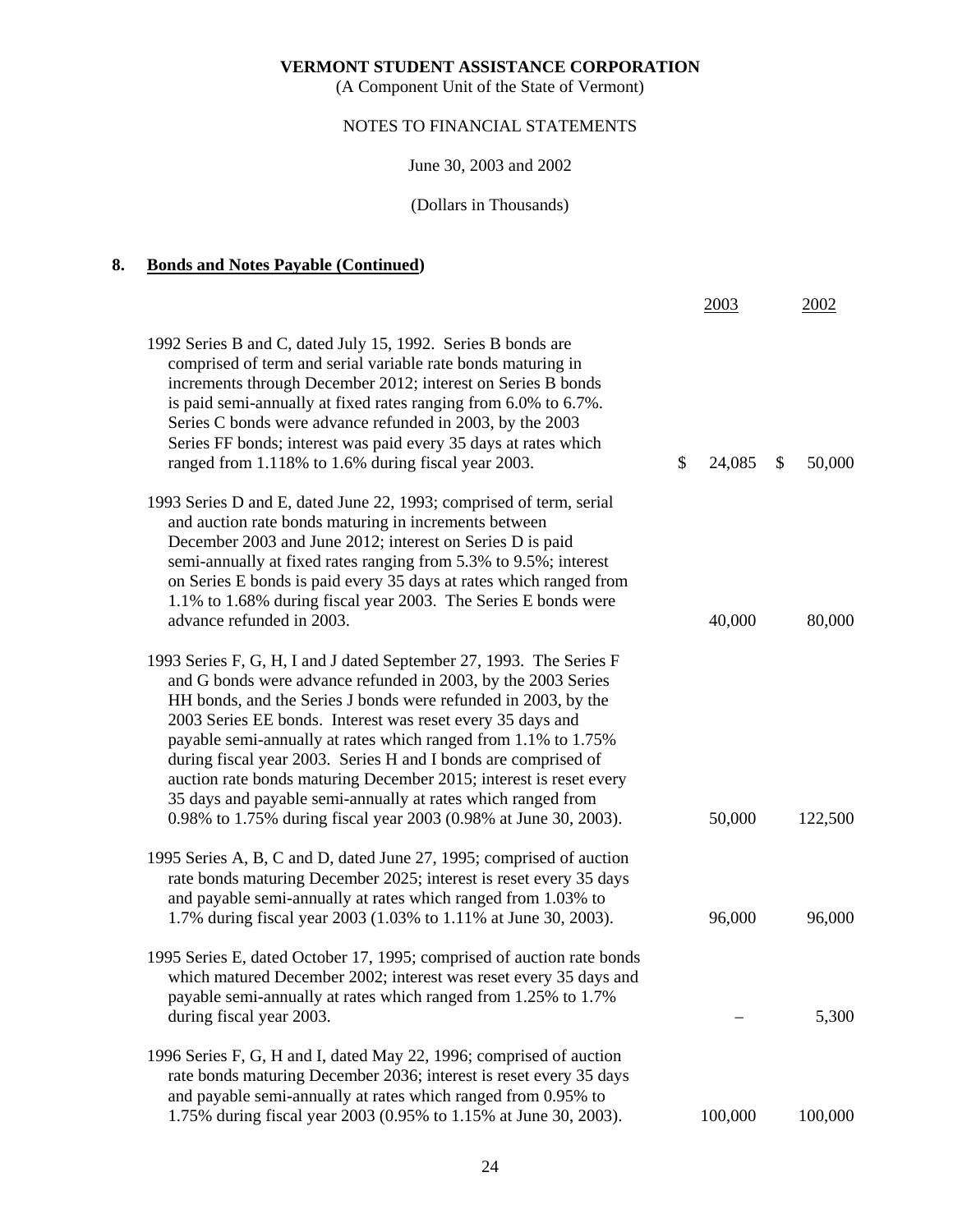(A Component Unit of the State of Vermont)

# NOTES TO FINANCIAL STATEMENTS

June 30, 2003 and 2002

# (Dollars in Thousands)

# **8. Bonds and Notes Payable (Continued)**

|                                                                                                                                                                                                                                                                                                                                               | 2003    |               | 2002    |
|-----------------------------------------------------------------------------------------------------------------------------------------------------------------------------------------------------------------------------------------------------------------------------------------------------------------------------------------------|---------|---------------|---------|
| 1996 Series J, dated October 23, 1996; comprised of auction<br>rate bonds which matured December 2002; interest was reset every 35<br>days and payable semi-annually at rates which ranged from 1.4%<br>to 1.5% during fiscal year 2003.                                                                                                      | \$      | $\mathcal{S}$ | 3,100   |
| 1998 Series K-O, dated June 16, 1998; comprised of auction rate<br>bonds maturing December 2032; interest is reset every 35 days<br>and payable semi-annually at rates which ranged from 1.0% to<br>1.7% during fiscal year 2003 (1.0% to 1.10% at June 30, 2003).                                                                            | 165,000 |               | 165,000 |
| 2000 Series P and Q, dated May 31, 2000; comprised of auction rate<br>bonds maturing in December 2005. Interest is reset every 35 days<br>and payable semi-annually; rates ranged from 1.05% to 1.65%<br>during fiscal year 2003 (1.05% at June 30, 2003).                                                                                    | 11,950  |               | 22,950  |
| 2000 Series R, S, T and U, dated May 31, 2000; comprised of auction<br>rate bonds maturing December 2034. Interest is reset every 35 days<br>and payable semi-annually at rates which ranged from 0.94% to<br>1.8% during fiscal year 2003 (0.94% to 1.12% at June 30, 2003).                                                                 | 172,550 |               | 172,550 |
| 2001 Series V, W and Z dated June 27, 2001; comprised of auction<br>rate bonds maturing December 2035. Interest is reset every 35<br>days for Series V and W, and every 7 days for Series Z. Interest<br>is payable semi-annually at rates which ranged from 0.603% to<br>1.75% during fiscal year 2003 (1.0% to 1.13% at June 30, 2003).     | 84,750  |               | 84,750  |
| 2001 Series X, Y and AA dated June 27, 2001; comprised of auction<br>rate bonds maturing December 2036; interest is reset, and payable,<br>every 28 days for Series X and Y, and every 7 days for Series AA.<br>Interest rates ranged from 1.02% to 1.96% during fiscal year 2003<br>$(1.02\% \text{ to } 1.34\% \text{ at June } 30, 2003).$ | 80,000  |               | 80,000  |
| 2002 Series BB, CC and DD dated October 8, 2002; comprised of<br>auction rate bonds maturing December 2036. Interest is reset<br>every 35 days and payable semi-annually at rates which ranged<br>from 0.99% to 1.75% during fiscal year 2003 (0.99% to 1.05%                                                                                 |         |               |         |
| at June 30, 2003).                                                                                                                                                                                                                                                                                                                            | 112,500 |               |         |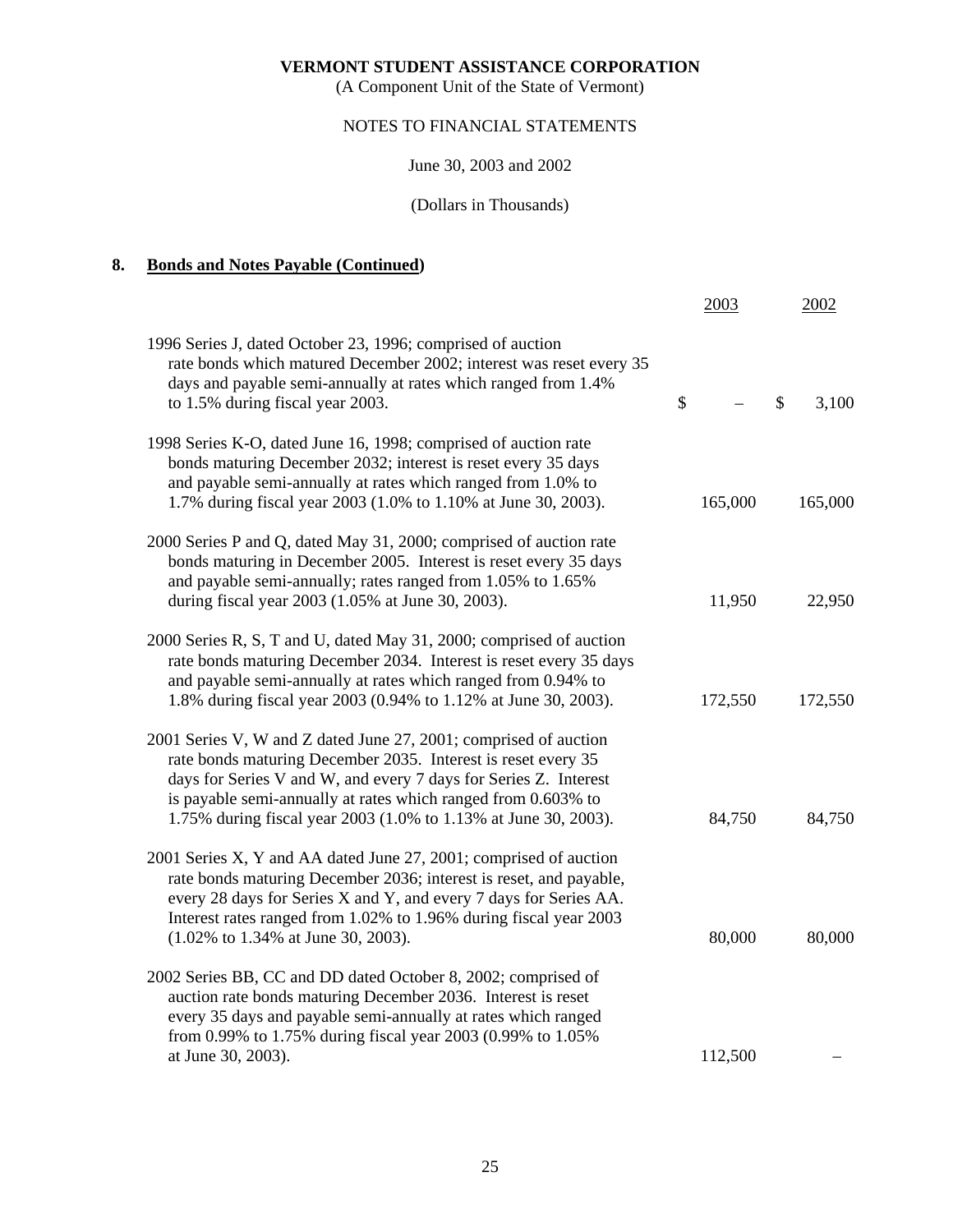(A Component Unit of the State of Vermont)

# NOTES TO FINANCIAL STATEMENTS

June 30, 2003 and 2002

# (Dollars in Thousands)

# **8. Bonds and Notes Payable (Continued)**

|                                                                                                                                                                                                                                                | 2003         | 2002          |
|------------------------------------------------------------------------------------------------------------------------------------------------------------------------------------------------------------------------------------------------|--------------|---------------|
| 2003 Series EE dated May 30, 2003; comprised of auction rate bonds<br>maturing December 2005; interest is reset every 35 days and<br>payable semi-annually; initial rate was 1.15%.                                                            | 45,000<br>\$ | $\mathcal{S}$ |
| 2003 Series FF, GG and HH dated May 30, 2003; comprised of auction<br>rate bonds with maturity dates ranging from June 2009 through<br>December 2014; interest is reset every 35 days and payable semi-<br>annually; initial rates were 1.15%. | 115,900      |               |
| 2003 Series II, JJ and KK dated May 30, 2003; comprised of auction<br>rate bonds maturing December 2037; interest is reset every 35 days<br>and payable semi-annually; initial rates were 1.15%.                                               | 150,000      |               |
| Notes Payable:                                                                                                                                                                                                                                 |              |               |
| 2001 Series A-XIII, dated December 15, 2001, matured December<br>2002. Interest at 2.25%, was paid June 15, 2002 and at maturity.                                                                                                              |              | 8,520         |
| 2002 Series A-XIV, dated June 15, 2002, matured December 2002.<br>Interest at 1.95% was paid at maturity.                                                                                                                                      |              | 16,860        |
| 2002 Series A-XV, dated December 16, 2002, is due December<br>2003, and interest at 1.8% is paid semi-annually.                                                                                                                                | 21,515       |               |
| 2003 Series A-XVI, dated June 16, 2003, is due December 2003,<br>and interest at 1.35% is due at maturity.                                                                                                                                     | 4,370        |               |
| Total bonds and notes payable                                                                                                                                                                                                                  | 1,331,685    | 1,096,700     |
| Plus: premium                                                                                                                                                                                                                                  | 508          | 652           |
| Total bonds and notes payable                                                                                                                                                                                                                  | 1,332,193    | 1,097,352     |
| Less current portion of bonds and notes payable                                                                                                                                                                                                | 40,935       | 54,300        |
| Noncurrent portion bonds and notes payable                                                                                                                                                                                                     | \$1,291,258  | \$1,043,052   |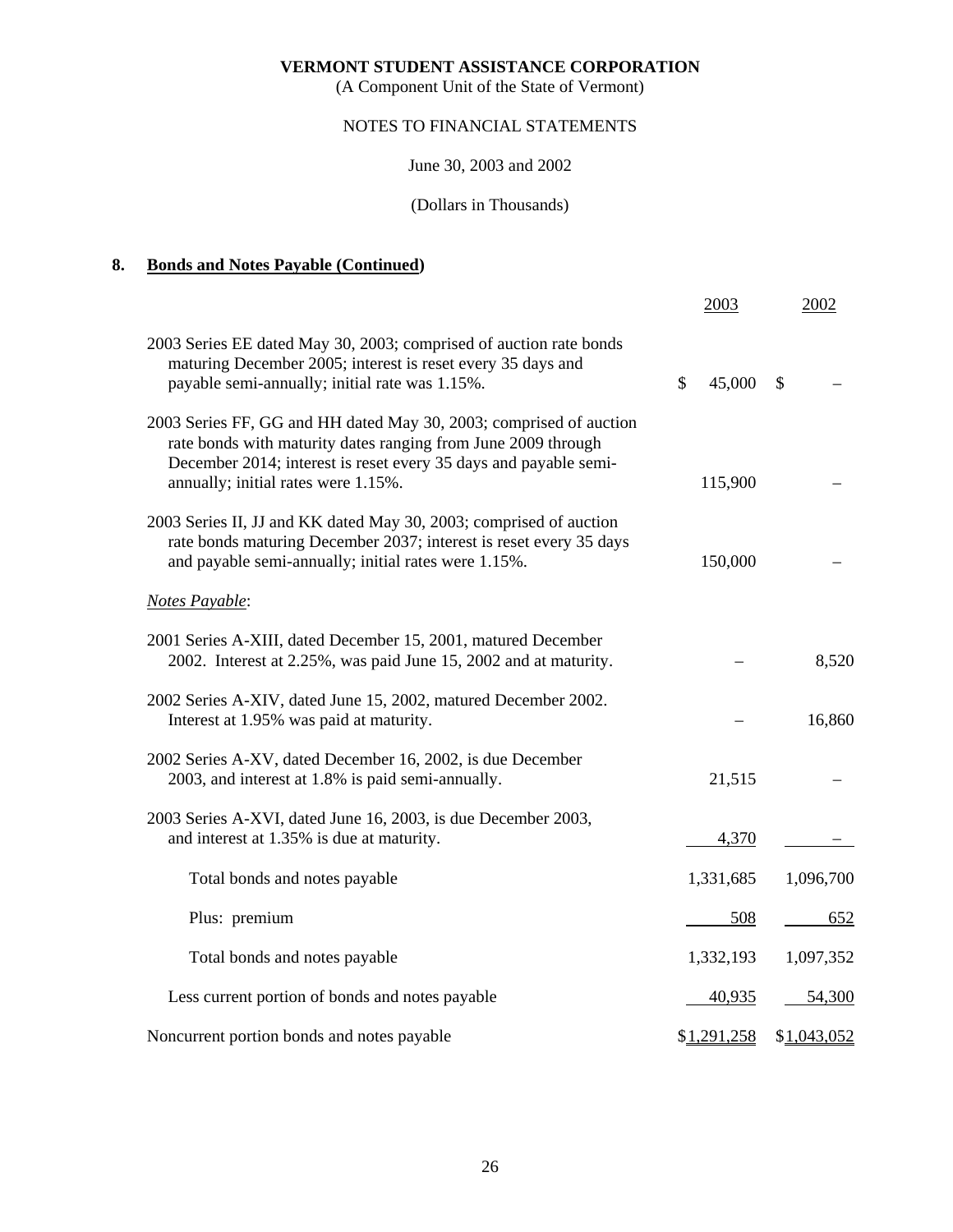(A Component Unit of the State of Vermont)

#### NOTES TO FINANCIAL STATEMENTS

June 30, 2003 and 2002

(Dollars in Thousands)

### **8. Bonds and Notes Payable (Continued)**

 All bonds are limited obligations of VSAC and are secured, as provided in the underlying bond resolutions, by an assignment and pledge to the Trustee of all VSAC's rights, title and interest in student loans and revenues derived thereon and the guarantee thereof, including the insurance of certain student loans by DE. In addition, a significant portion of cash, cash equivalents and investments (including debt service reserve accounts which may be used to replenish any deficiency in funds required to pay principal and interest due on the bonds) are held in trust to secure the bonds.

 The 1985 Series A bonds are secured for credit-worthiness and liquidity by an irrevocable letter of credit issued by State Street Bank. The 1992 Series A-3, 1992 Series B, 1993 Series D and E, and 1993 Series H and I bonds are secured for credit-worthiness by Financial Security Assurance Corporation. The 1995 Series A-D and E, 1996 Series F-I and J, 1998 Series K-N, 2000 Series P-Q, 2000 Series R-U, 2001 Series V, W and Z, 2001 Series X, Y and AA, 2002 Series BB-DD, 2003 Series EE, 2003 Series FF-HH and 2003 Series II-KK bonds are secured for credit-worthiness by AMBAC Assurance Corporation. The 2003 and 2002 Series notes payable and the 1998 Series O bonds payable have no credit support.

 All bonds are subject to redemption prior to maturity at the principal amounts outstanding plus accrued interest at date of redemption. At June 30, 2003, all bonds authorized under the underlying bond resolutions have been issued, except the \$50,000 2003 Series LL, which was issued in September 2003.

 Proceeds from issuance of the bonds payable and all revenues thereon are held in trust and are restricted as follows: to repurchase bonds; finance student loans; pay interest on the bonds; maintain required reserves; and pay reasonable and necessary program expenses.

 The debt service requirements, which are based on the interest rates at June 30, 2003, through 2010 and in five-year increments thereafter to maturity for VSAC, are as follows:

| Year ending June 30, | Principal    | <b>Interest</b> | Total                   |
|----------------------|--------------|-----------------|-------------------------|
| 2004                 | \$<br>40,935 | 18,075<br>\$.   | <sup>\$</sup><br>59,010 |
| 2005                 | 14,860       | 16,978          | 31,838                  |
| 2006                 | 70,175       | 15,714          | 85,889                  |
| 2007                 |              | 7,920<br>14,798 | 22,718                  |
| 2008                 | 48,200       | 14,119          | 62,319                  |
| 2009                 |              | 7,575<br>13,458 | 21,033                  |
| 2010                 |              | 13,046<br>5,890 | 18,936                  |
| $2011 - 2015$        | 125,330      | 59,074          | 184,404                 |
| $2016 - 2020$        | 50,000       | 51,747          | 101,747                 |
| $2021 - 2025$        |              | 51,523<br>-     | 51,523                  |
| $2026 - 2030$        | 96,000       | 46,835          | 142,835                 |
| $2031 - 2035$        | 337,550      | 40,949          | 378,499                 |
| $2036 - 2040$        | 527,250      | 9,187           | 536,437                 |
| Total                | \$1,331,685  | \$365,503       | \$1,697,188             |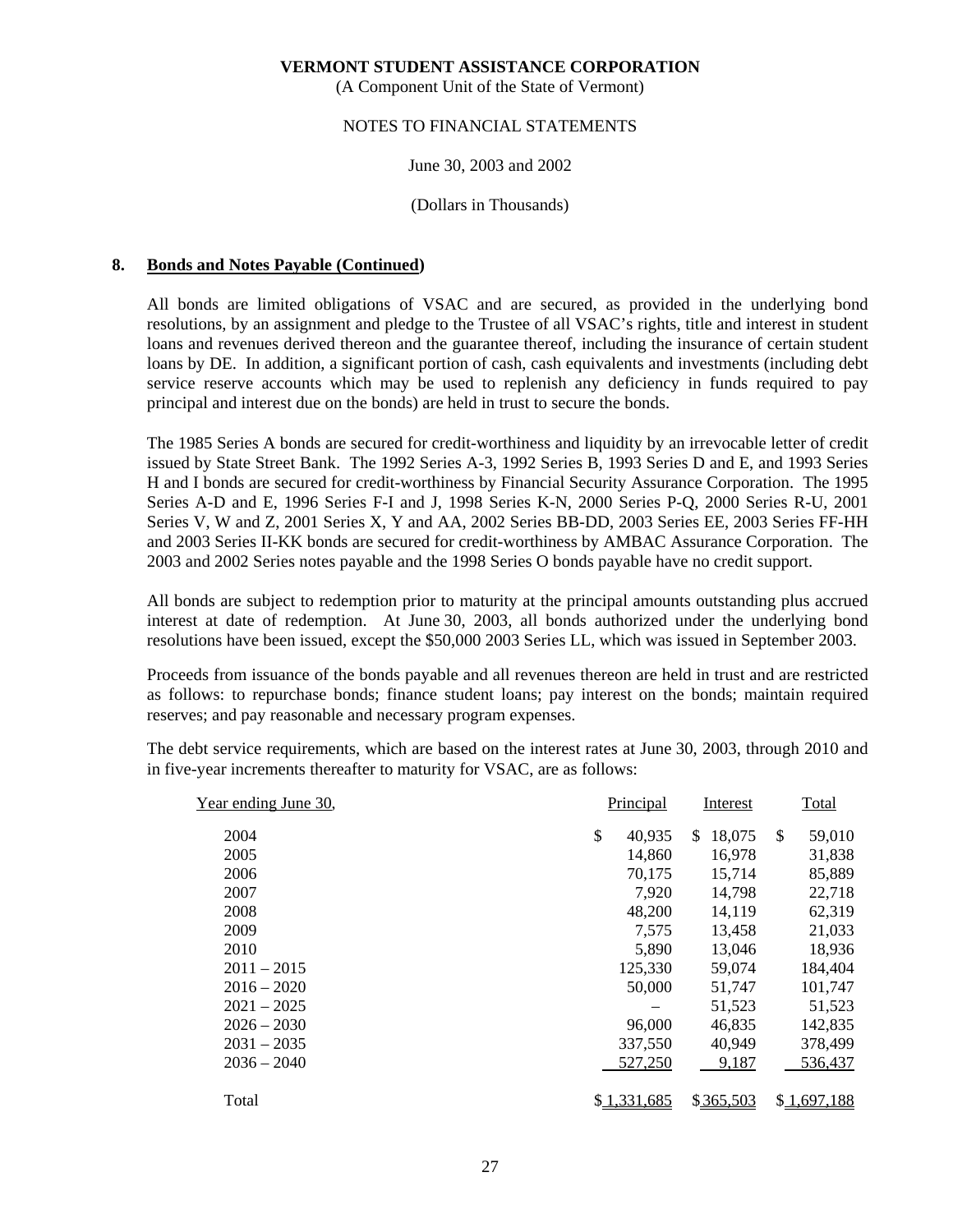(A Component Unit of the State of Vermont)

#### NOTES TO FINANCIAL STATEMENTS

June 30, 2003 and 2002

(Dollars in Thousands)

### **8. Bonds and Notes Payable (Continued)**

The actual maturities and interest may differ due to changes in interest rates or other factors.

The following summarizes the debt activity for VSAC for the years ended June 30, 2003 and 2002:

|                                                                    | 2003                          | 2002                        |
|--------------------------------------------------------------------|-------------------------------|-----------------------------|
| Balance at beginning of year                                       | $$1,097,352$ $$1,097,481$     |                             |
| Issuance<br>Redemptions and refundings<br>Amortization of premiums | 449,285<br>(214,300)<br>(144) | 25,380<br>(25,380)<br>(129) |
| Balance at end of year                                             | \$1,332,193                   | \$1,097,352                 |

 In May 2003, VSAC issued \$310,900 in education loan revenue bonds, 2003 Series EE-KK. The primary purpose was to finance the origination of qualifying student loans. The bonds were also issued to advance refund certain 1993 and 1992 Series bonds, totaling \$160,900. \$120,900 of the 2003 Series EE-KK proceeds were use to advance refund certain 1993 and 1992 Series bonds prior to June 30, 2003. \$40,000 of the proceeds of the 2003 Series EE-KK bonds were deposited into an irrevocable trust with the trustee to provide for all future debt service payments for the 1993 E Series bonds. As a result, the 1993 E Series of bonds are considered to be defeased and the bonds payable and the amounts held in trust have been removed from VSAC's Statement of Net Assets at June 30, 2003.

 There was no early call premium paid on any of the refunded bonds. The deferred loss on refunding was immaterial to VSAC, as well as any economic gain. VSAC completed the advance refunding to further consolidate its credit enhancement providers.

# **9. Arbitrage Earnings Rebatable**

 The bonds issued by VSAC are subject to Internal Revenue Service regulations which limit the amount of income which may be earned on certain cash equivalents, investments and student loans acquired with bond proceeds. Any excess earnings are to be refunded to the Federal government. VSAC has estimated that there is an arbitrage liability at June 30, 2003 and 2002, of \$13,007 and \$14,499, respectively. VSAC has estimated the current portion to be \$1,260 and \$1,074 at June 30, 2003 and 2002, respectively.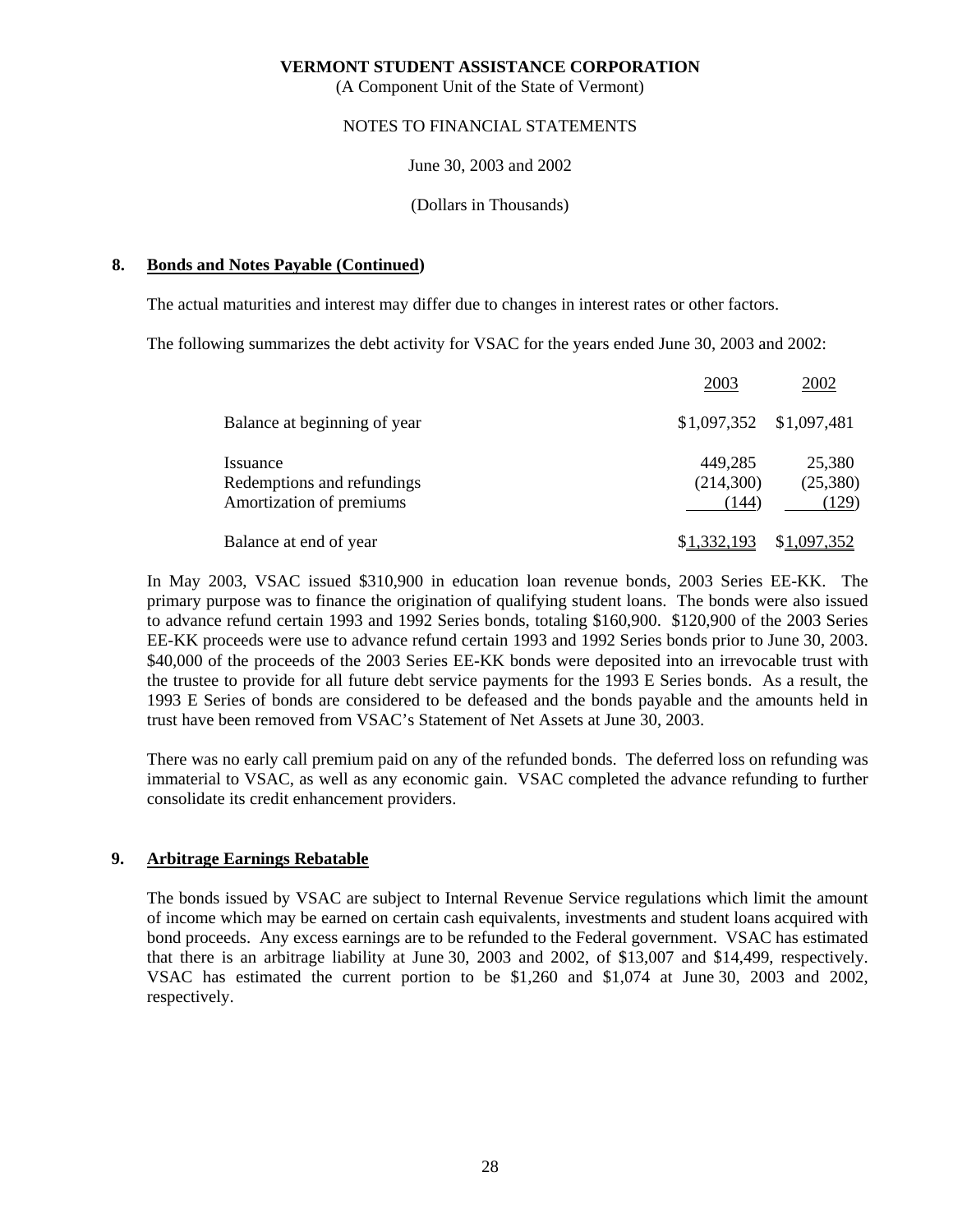(A Component Unit of the State of Vermont)

### NOTES TO FINANCIAL STATEMENTS

June 30, 2003 and 2002

(Dollars in Thousands)

# **10. Student Loan Interest and Special Allowance Revenues**

 DE makes quarterly interest subsidy payments on behalf of certain qualified students until the student is required under the provisions of the Act to begin repayment. Repayment on Stafford Student Loans normally begins within six months after students complete their course of study, leave school or cease to carry at least one-half the normal full-time academic load as determined by the educational institution. Repayment of PLUS, SLS and Consolidation loans normally begins within sixty days from the date of loan disbursement unless a deferment of payments has been granted. In these cases, full repayment of principal and interest would resume at the expiration of the deferment. Interest accrues during this deferment period. HEAL loans enter repayment status nine months after the expiration date of an interim period.

 DE provides a special allowance to lenders participating in the Stafford, PLUS, SLS, and Consolidation student loan programs. Special allowance is paid based on a rate that is established quarterly. For loans first disbursed before January 1, 2000, the rate is based on the average rate established in the auction of the thirteen-week U.S. Treasury bill, plus a pre-determined factor, less the interest rate on the loan. For loans first disbursed on or after January 1, 2000, financed with obligations issued after October 1, 1993, the rate is based on the average rate established in the auction of three-month Financial Commercial Paper, plus a pre-determined factor, less the interest rate on the loan. Loans made or purchased with funds obtained through the issuance of tax-exempt obligations issued before October 1, 1993, are eligible for one-half of the special allowance rate, subject to a minimum return of 9.5%. Loans originated or purchased with funds obtained through the issuance of tax-exempt obligations originally issued after October 1, 1993, are eligible for full special allowance and are not subject to a minimum return.

# **11. Retirement Benefits**

 Full-time employees of VSAC that meet specific eligibility requirements are participants in a retirement annuity plan. This plan is a multi-employer defined contribution plan sponsored by Teachers Insurance and Annuity Association and College Retirement Equities Fund (TIAA-CREF). The payroll for employees covered under the plan for the fiscal year ended June 30, 2003 and 2002, amounted to \$12,666 and \$12,379, respectively; VSAC's total payroll was \$13,191 and \$12,611, respectively. Total contributions by VSAC amounted to \$1,267 and \$1,238 in 2003 and 2002, respectively, which represented 10% of the covered payroll.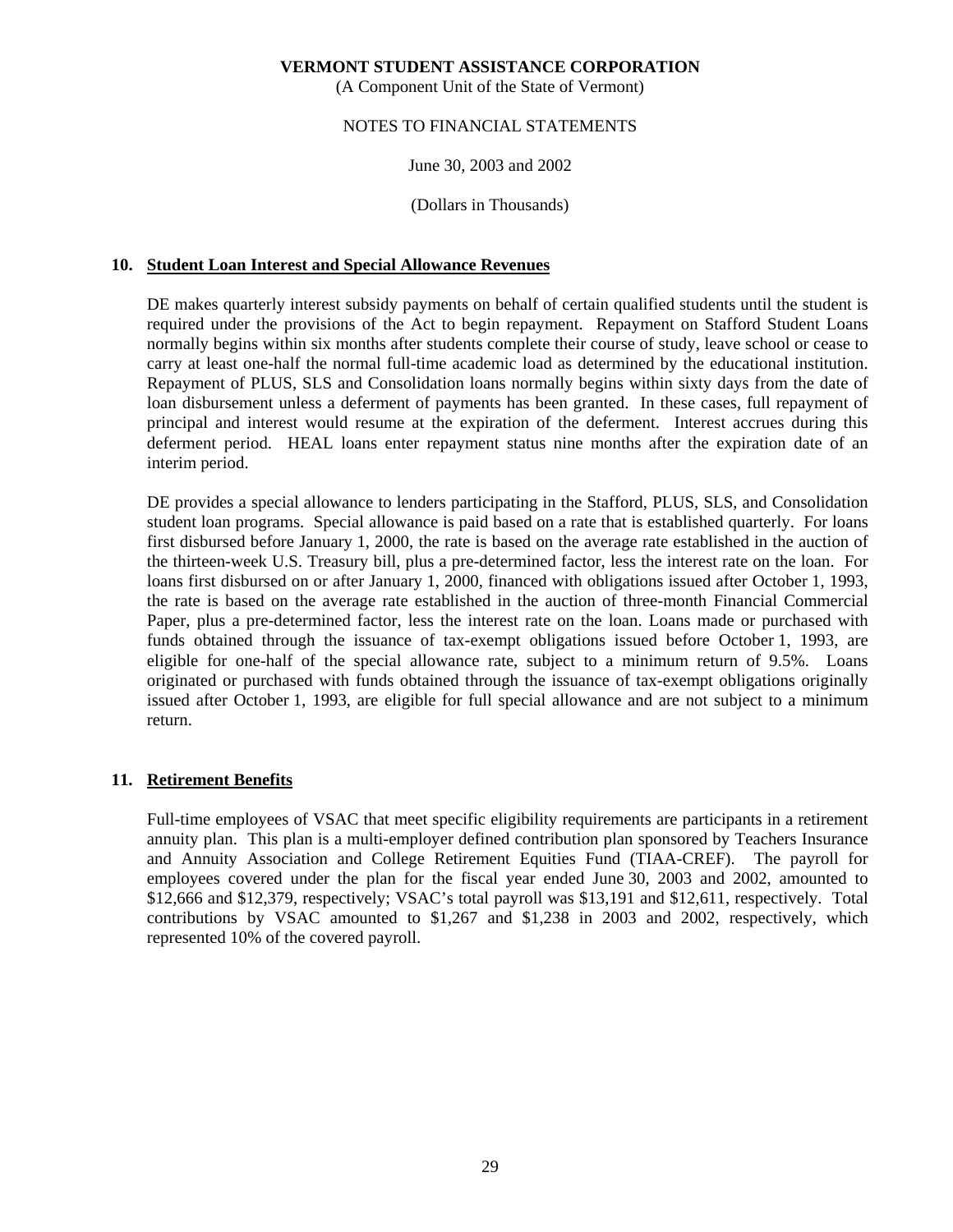(A Component Unit of the State of Vermont)

#### NOTES TO FINANCIAL STATEMENTS

June 30, 2003 and 2002

(Dollars in Thousands)

### **12. Commitments Under Operating Lease**

 VSAC has two noncancelable operating leases for its office facilities that expire in 2005. Both leases provide for renewal options. Rental expense for the years ended June 30, 2003 and 2002, amounted to \$676 and \$650, respectively. Future minimum rental commitments under these noncancelable operating leases as of June 30, 2003, are as follows:

Year ending June 30,

| 2004 | \$654  |
|------|--------|
| 2005 | 299    |
|      | \$ 953 |

### **13. Contingencies**

 VSAC participates in various federally funded programs. These programs are subject to financial and compliance audits and resolution of identified questioned costs. The amount, if any, of expenditures which may be disallowed by the granting agency cannot be determined at this time.

 VSAC is exposed to various risks of loss related to torts; theft of, damage to and destruction of assets; errors and omissions; injuries to employees; and natural disasters. VSAC manages these risks through a combination of commercial insurance packages purchased in the name of VSAC, and through self insurance programs for medical and dental claims. With respect to its commercial insurance packages, VSAC has not experienced or settled claims resulting from these risks which have exceeded its commercial insurance coverage. In addition, VSAC has purchased stop-loss insurance for its selfinsurance programs and has transferred the risk of loss to the commercial insurance carrier.

 A summary of the reserve for self-insured medical and dental liabilities for the years ended June 30, 2003 and 2002, is as follows:

|                            |              | 2003       | 2002    |
|----------------------------|--------------|------------|---------|
| Balance, beginning of year | <sup>S</sup> | 136 \$ 144 |         |
| Claims paid                |              | (2,637)    | (2,097) |
| Adjustment to reserve      |              | 2,759      | 2,089   |
| Balance, end of year       |              | 258        | 136     |